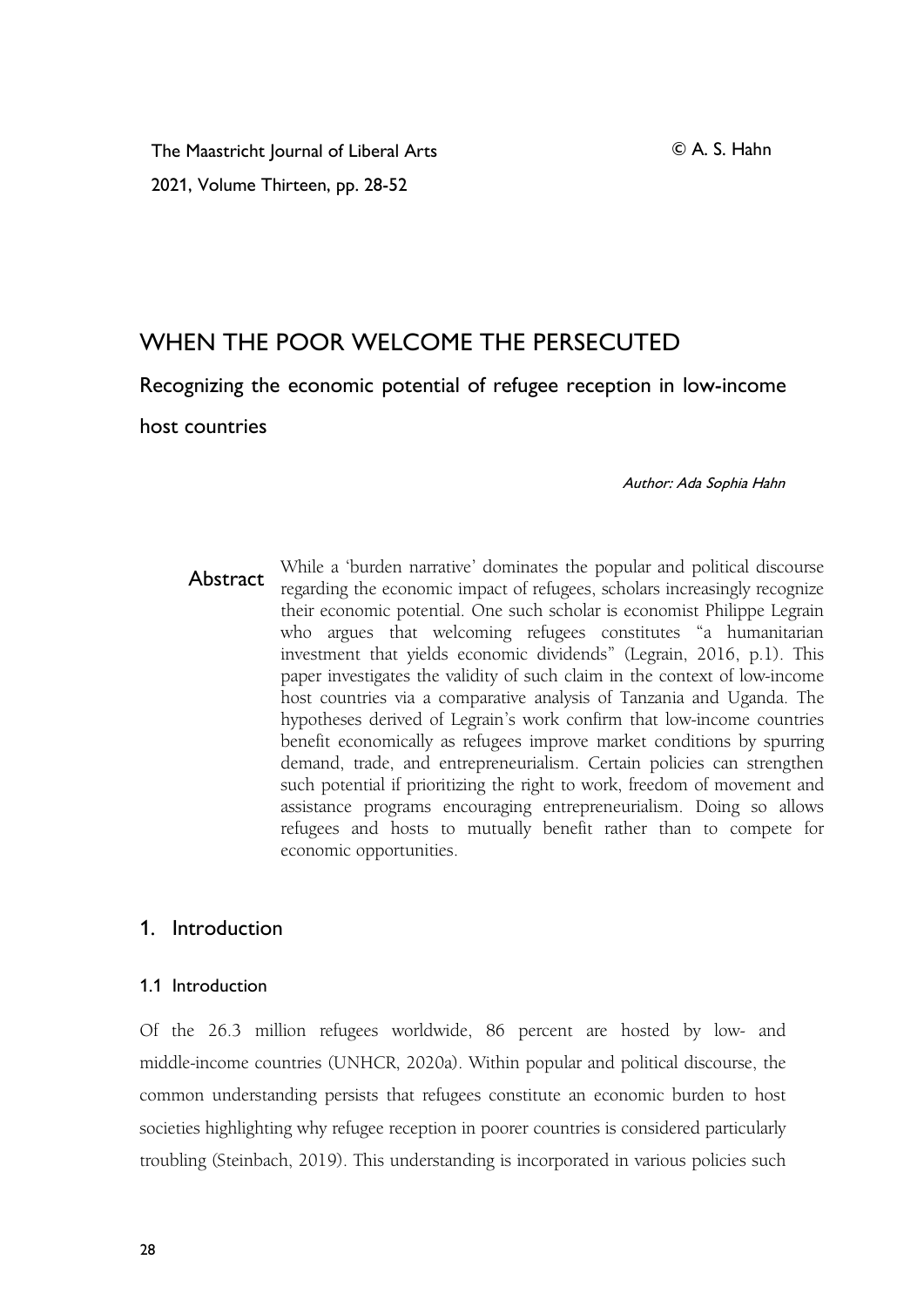as the idea of global burden-sharing originating with the 1951 Refugee Convention (Inder, 2018; Newland, 2011). In contrast to this 'burden narrative', some scholars increasingly recognize the economic potential of refugees. The economist Philippe Legrain (2016) stands out arguing that – in high-income countries (HICs) – receiving refugees can function as a "humanitarian investment that yields economic dividends" (Legrain, 2016, p. 1). While he makes an important case, only 14 percent of the global refugee population resides in HICs, while the overwhelming majority finds refuge in economically poorer countries (UNHCR, 2014). Thus, this paper investigates the important dynamic between the economic lives of refugees and their low-income host countries, examining whether Legrain's claim holds true in the context of low-income countries (LICs). This research paper asks: Do low-income host countries benefit economically from the reception of refugees and, if so, in what ways?

This question is answered by testing four hypotheses that were derived from Legrain's (2016) thesis as the conceptual framework. The comparative research design, moreover, allows for a discussion of favourable policy conditions as the two countries under analysis, Tanzania and Uganda, practice different policies regarding the reception of refugees. Investigating the dynamic between refugee reception and their economic impact is socially and academically relevant. First, LICs are characterized by structural socio-economic impediments such as high unemployment and scarce public resources (Steinbach, 2019). When such countries receive high numbers of refugees, it comes with the risk that hosts are unable to provide newcomers with an adequate standard of living while locals must compete for scarce resources and employment opportunities. Second, Legrain's work shows that research regarding forced migration generally and its economic impact specifically is disproportionally conducted in HICs. This article thus provides insights into the yet understudied LIC context through an interdisciplinary lens offering a combination of economic and humanitarian perspectives on the topic. The findings ultimately confirm that LIC hosts can benefit economically from the refugee presence primarily due to a positive effect on demand, trade, and entrepreneurialism. Such economic potential is strengthened through governance which grants the right to work and freedom of movement and overall fosters refugee self-reliance and entrepreneurialism.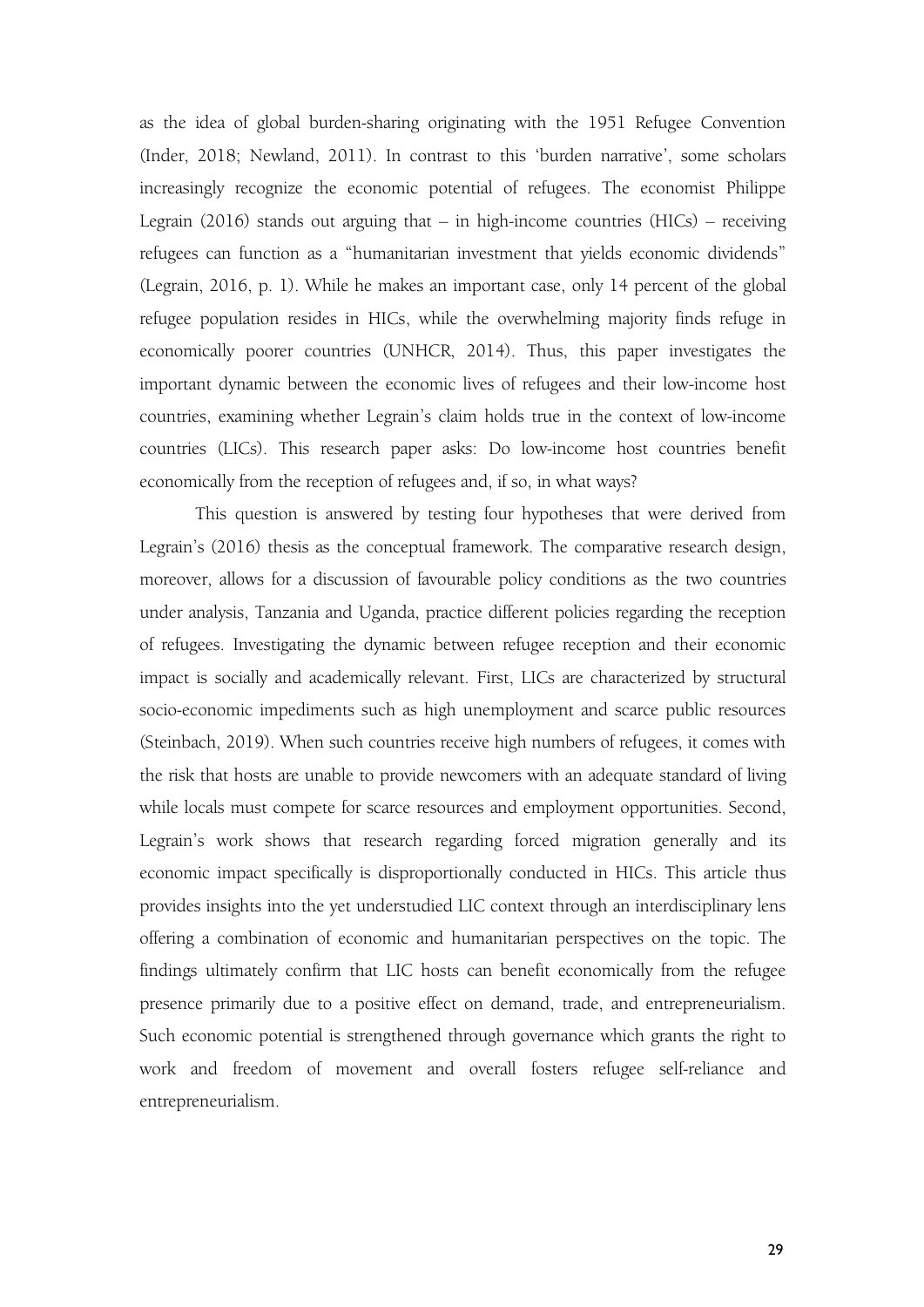### 1.2 Key concepts

The meaning of three terms central to the research question are clarified in the following. First, 'refugees' are defined as persons who reside outside their country of nationality due to a well-founded fear of persecution as per the 1951 Refugee Convention (UNHCR, 2020b). Thus, this research conceptualizes refugees as distinct from other migrants such as internally displaced persons and asylum seekers (Amnesty International, 2020). This is because refugees face challenges and opportunities during their economic integration that are unique to those of other migrants. Second, the term 'low-income countries' (LICs) refers to one of four categories used by the World Bank to describe the economic wealth and development of states (Steinbach, 2019). Being the lowest, a LIC classification entails a per capita gross national income (GNI) lower than \$1025 per year (World Bank, 20[1](#page-2-0)9). The countries analysed in this research, Uganda and Tanzania,<sup>1</sup> both classify as LICs and are contrasted with HICs, so-called high-income countries (Steinbach, 2019). Third, 'economic benefits' refer to tangible transformations within the economic development of the host country. On the macroeconomic level, this includes an increase in the growth rates of the gross domestic product (GDP) and the GNI. On the meso- and micro-level, it includes positive changes in magnitude of trade, consumption, the wealth of certain citizens, usage of labour, change in costs of certain goods, and overall participation in the market. These effects are further operationalized within the hypotheses and coding framework used for the analysis (section 3.2).

### 2. Literature review

### 2.1 State of the literature

While the developmental effects of labour migration are well studied, less is known about the economic impact of forced migration on host countries, particularly LIC hosts (Khoudour & Andersson, 2017). Nevertheless, refugees are increasingly recognized in their active roles as "consumers, producers, buyers, sellers, borrowers, lenders and

<span id="page-2-0"></span><sup>&</sup>lt;sup>1</sup> In the most recent World Bank Global Economic Prospects Report 2020, Tanzania transitioned in its status from LIC to LMIC due to an increase in its GNI (World Bank, 2020a). However, as the Tanzania country studies used in this research only cover the time frame 2002-2014, LIC remains the appropriate category.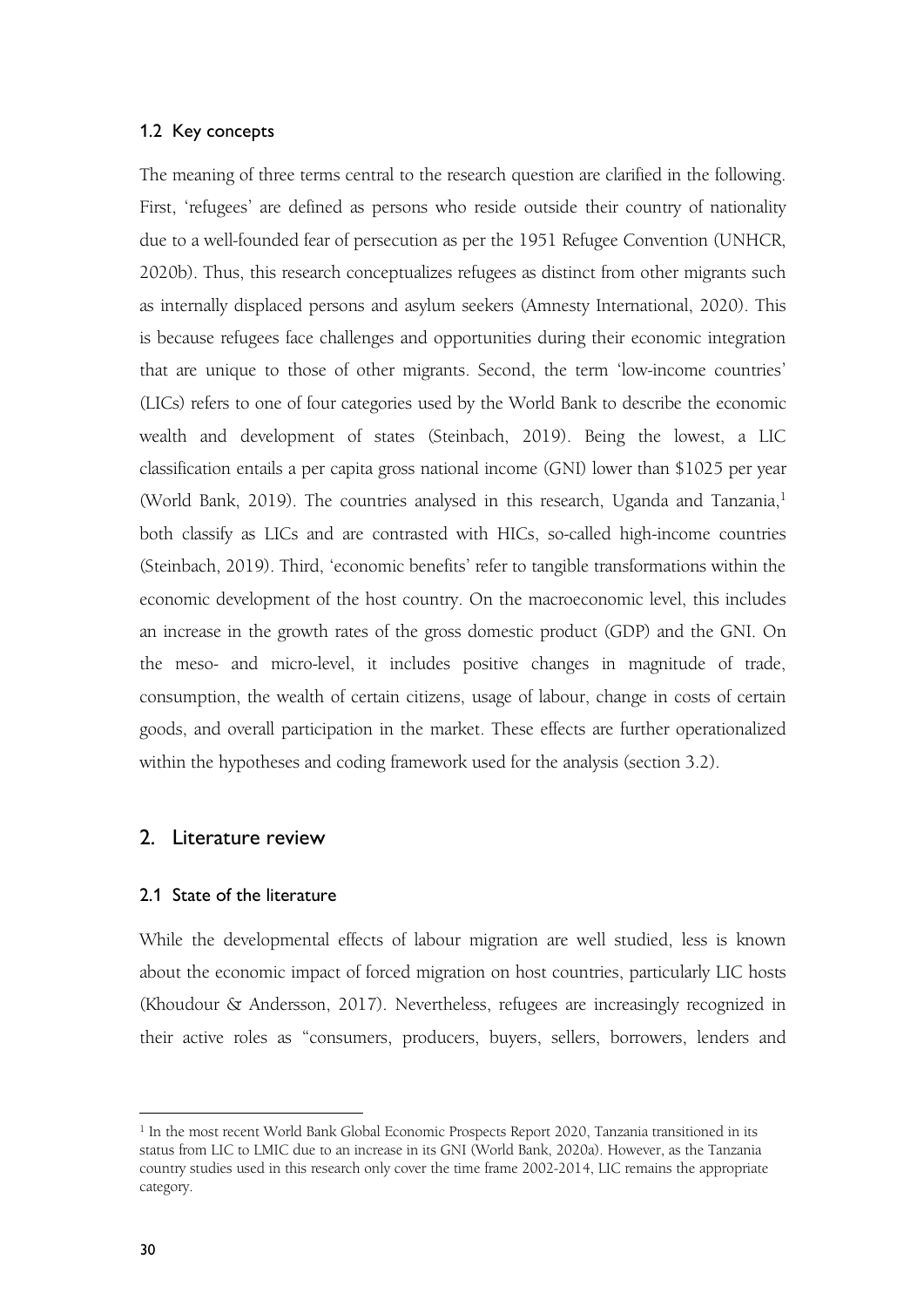entrepreneurs" (Betts & Collier, 2017, p. 154) beyond their frequent portrayal as passive persons in need of protection.

Generally, the literature agrees that hosting refugees simultaneously produces costs and benefits. One of the earliest economic analyses, offered by Adelman and Sorenson (1994), highlights that benefits outnumber costs when hosts and aid agencies favour refugee self-sufficiency and participation in the productive sector over mere social services. Refugee governance which involved refugees in decision- and policy-making schemes generally proved fruitful while systems which fostered dependence and paternalism created negative developmental effects. Ultimately, it was concluded that economic benefits are created by entrepreneurial empowerment and deterred by passive reception of aid (Adelman & Sorenson, 1994). Moreover, Omata and Weaver (2015) problematize the highly contextualized and short-term nature of the majority of economic impact assessments in the field which impedes holistic claims – a limitation which is addressed through the multi-study, comparative nature of this paper. Moreover, Omata and Weaver's work highlights that micro- and meso-economic impacts are often distributed unequally across the local population. Similarly, Chambers (1986) affirmed that relatively poor locals face higher risks of bearing the costs whereas wealthier ones such as landowners might benefit more easily from refugee populations.

#### 2.2 Conceptual framework: Legrain's thesis

Within the literature, Legrain's (2016) thesis stands out arguing that the reception of refugees in HICs creates eight dividends which, considered together, explain how refugees function as a "humanitarian investment that yields economic dividends" (p. 1). Specifically, he argues that refugee reception yields these economic dividends under two conditions. For one, if the host makes an initial investment that re-allocates public funds to refugees and, two, allows refugees to join the local workforce (Legrain, 2016). If these conditions are met, eight dividends bring about economic benefits.

First, Legrain (2016) explains that refugees create a *demand dividend* due to stimulated consumption which triggers a supply and investment response in various sectors. Second, refugees are more likely than locals to take on employment that is "dirty, difficult, relatively dangerous, and dull" (p. 4) creating a so-called 4D-dividend which frees locals to take on higher-skilled and better-paid labour. Similarly, higher-skilled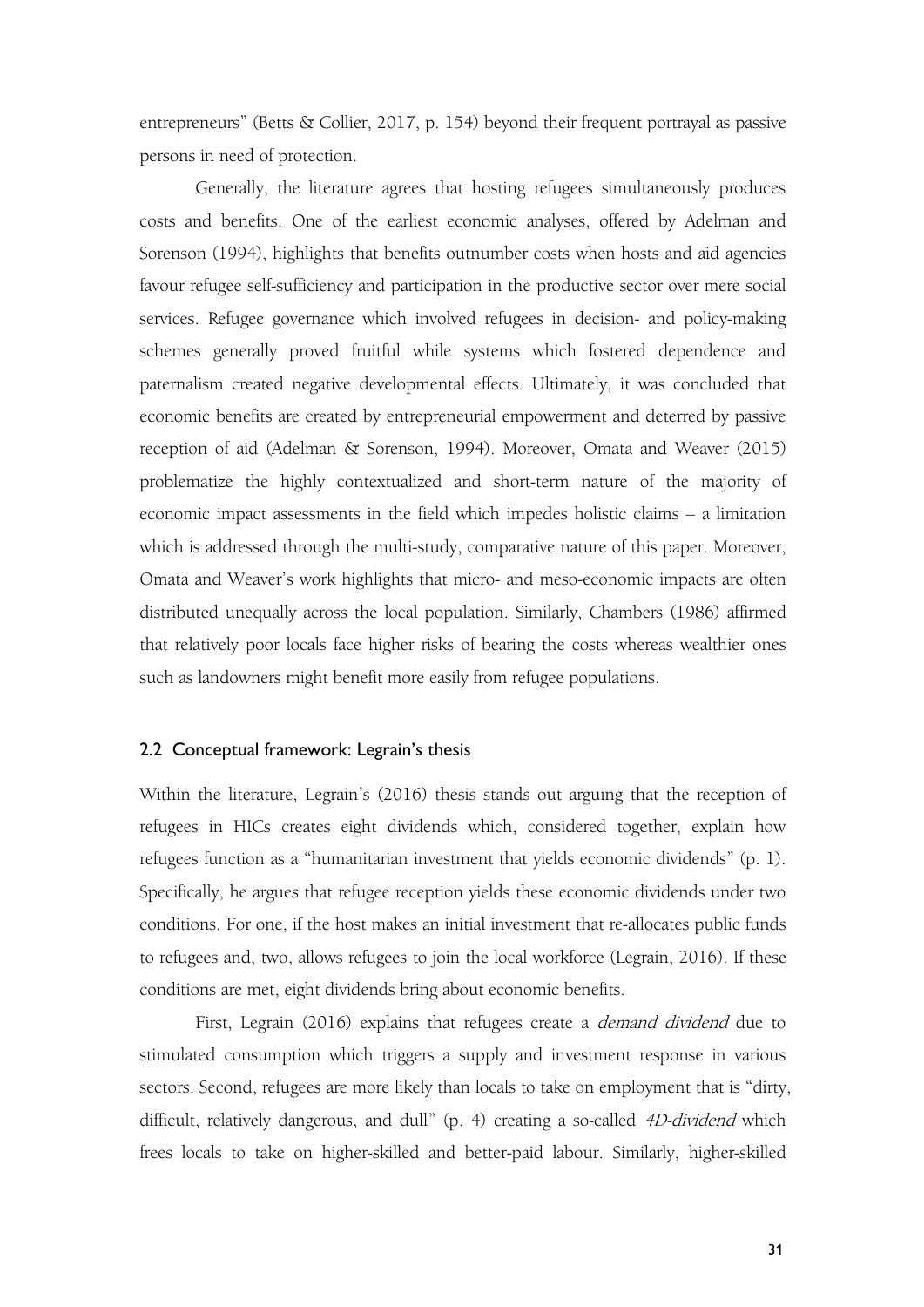refugees can bring about a third *deftness dividend* which occurs when refugees' skills are complementary to those of the local workforce. In Germany, for instance, labour shortages persist in the healthcare and STEM sectors which refugees have successfully filled in the past. Fourth, a *dynamism dividend* results from the circumstance that refugees are more likely to be entrepreneurial and stir international trade. Such makes the host economy more dynamic and adaptable and boost overall trade and investments. Legrain explains a fifth *diversity dividend* to be the result of refugees' unique perspectives and experiences which have shown to disproportionally foster patenting and innovation. Sixth, a *demographic dividend* occurs as ageing societies benefit from the reception of younger working-age refugee populations. Seventh, refugees are net contributors to their hosts' public finances through for instance taxes, creating a *debt* dividend which allows the host to spread the burden of debt-paying over a larger population (Legrain, 2016). While Legrain (2020) also conceptualized an eighth development dividend which is created through refugee remittances, this is beyond the interest of this paper as it addresses the impact on the origin country not the host.

Legrain (2016) furthermore explains that refugees' ability to contribute economically depends not only on their own socioeconomic characteristics but also on the host's policy attitudes towards refugees. While a degree of refugee autonomy is crucial particularly in access to and flexibility within the labour market, successful contribution also requires some form of social assistance at minimum in the form of an 'initial investment' which helps refugees to fulfil basis needs such as housing, food, and language training upon arrival (Legrain, 2020). Similar to what other scholars argue (e.g., Adelman & Sorenson, 1994), Legrain (2020) thus emphasizes that a balance needs to be struck between assistance and autonomy. Too much assistance can create dependency while too much autonomy runs the risk of leaving refugees to fend for themselves entirely. Although Legrain (2020) establishes these clear-cut arguments about the economic impact of refugees, they are limited to HIC hosts.Accordingly, the subsequent section discusses the specific socioeconomic characteristics of LICs generally and Tanzania and Uganda specifically to formulate a set of hypotheses regarding the applicability of these dividends to the low-income context.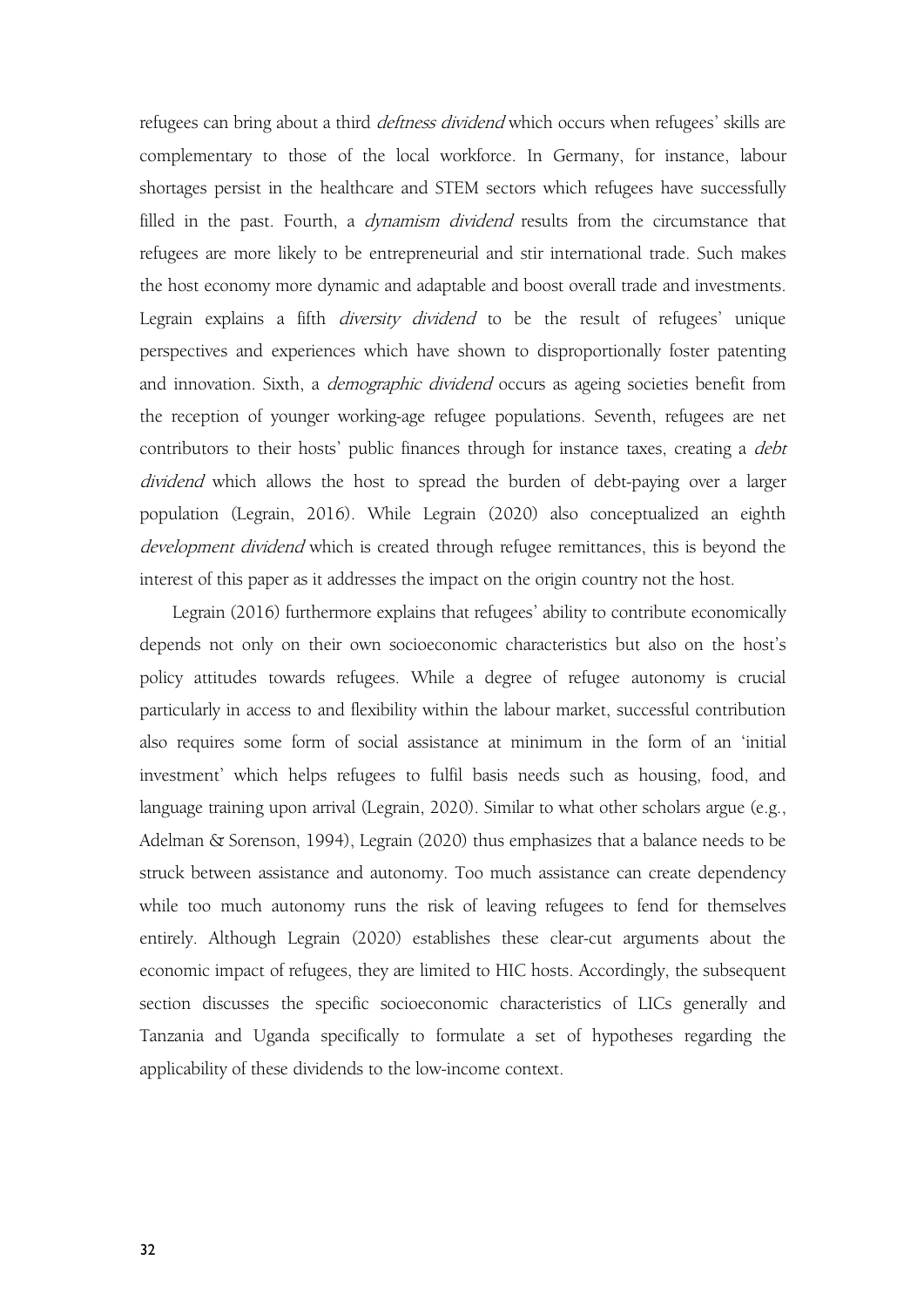### 2.3 The socioeconomics of LICs

Two general observations are made regarding the socioeconomics of LICs: First, the populations of LICs tend to be younger and have higher fertility rates than those of HICs (Lee & Mason, 2012). This is important as what Legrain (2016) calls the demographic dividend, results from an imbalance between working-age citizens in relation to care-dependent citizens such as children and elderly. The demographics in LICs, however, look very different with an average fertility rate of 4.9 children opposed to an average of 1.7 in HICs (UNDESA, 2015). Consequently, there is no demographic imbalance which refugees could address. Second, refugee reception in LICs is different from that in HICs through the large-scale financial and organizational involvement of international organizations (IOs). These IOs give aid to hosts which takes the form of services as well as cash or in-kind assistance for refugees (Miller, 2018). This has three effects. For one, new employment is created relating to the reception of refugees, often funded by the IOs, and exercised by locals. Secondly, the IO-provided financial or in-kind resources are used as a basis for trade or consumption and increase demand in local markets. Thirdly, the presence of IOs translates into investment in infrastructures surrounding camps for example by improving road access between camps and cities (Miller, 2018).

Like other LICs, Tanzania and Uganda coincide regarding their main economic sectors. Accordingly, agriculture accounts for an important part of the economy: 29% of the GDP and 65% of the labour force within Tanzania (Deloitte, 2017) and 24 % of the GDP and 70% of the labour force in Uganda (Plecher, 2020; World Bank, 2020b). Moreover, many of these agricultural labourers work on a subsistence basis, i.e. without generating surplus farming goods (Deloitte, 2017). Other important contributors to economic growth are industrialization and manufacturing, service provision and private consumption (Deloitte, 2017; Plecher, 2020).

Regarding the governance of refugees, Tanzania and Uganda differ significantly. Tanzania's refugee population stems primarily from a sudden, large-scale influx of roughly 250,000 Burundian refugees in 1993 and an additional 250,000 Rwandans in 1994 due to the civil conflicts in both countries (Chaulia, 2003). This sudden influx also transformed Tanzania's hosting approach from an Open-Door-policy prior to the 1990s to more restrictive policies (Chaulia, 2003). The Refugees Act of 1998 reaffirmed this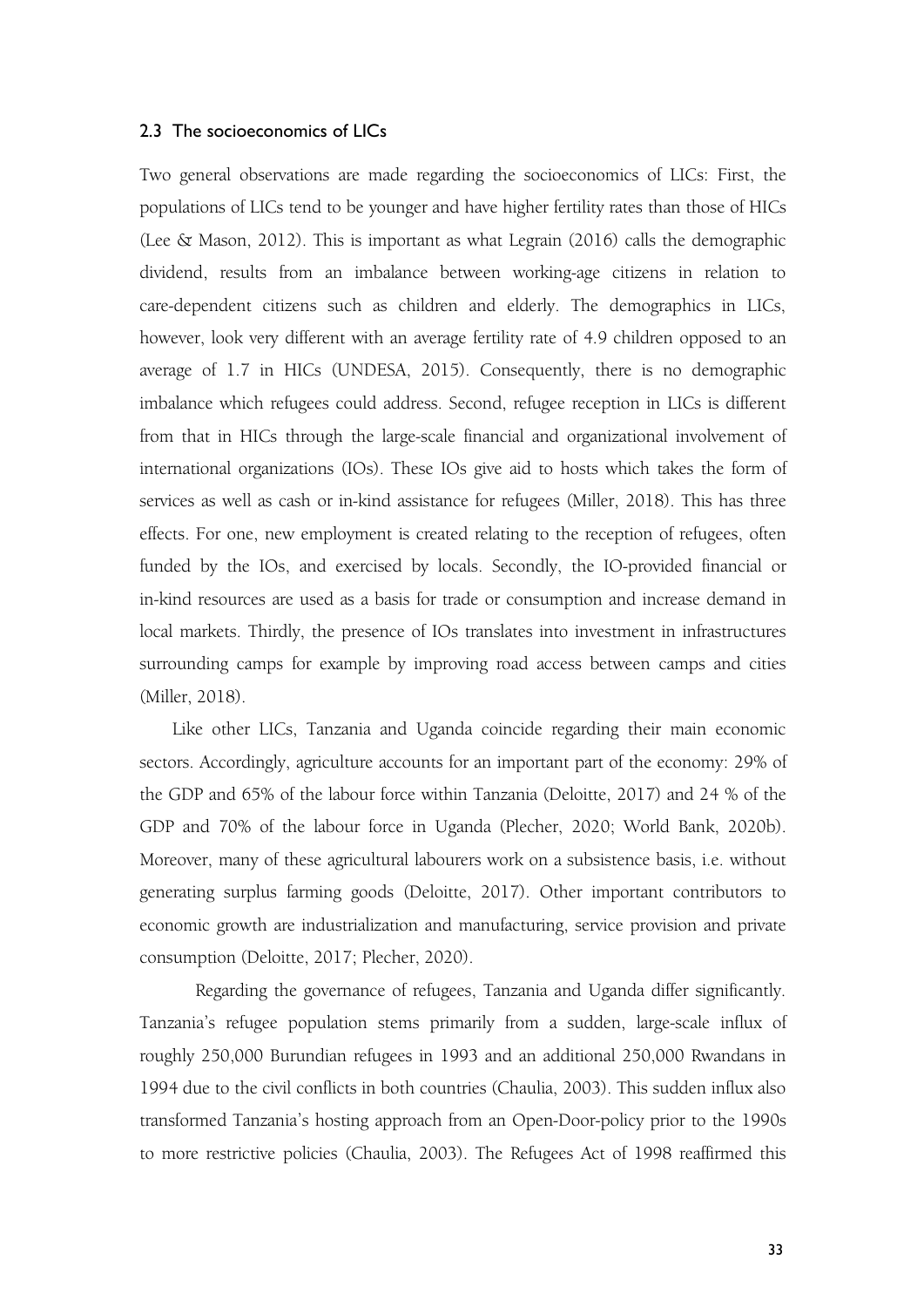tendency obliging refugees to reside solely in 'designated areas' and discouraged participation in economic activities outside of camps (UNHCR, 2005). While Tanzania formally grants a right to work, refugees must apply for permits which in practice proves difficult. Despite the de-facto restrictions on movement, refugees participate in various informal economic activities outside the camps, mainly in agriculture and on subsistence basis (UNHCR, 2005). In contrast, Uganda practices a unique hosting approach centred in the Self-Reliance Strategy (SRS) making the country stand out among hosts globally. The SRS provides for a system of land distribution among refugees, freedom of movement and the right to work (Kaiser, 2005). The SRS provides that registered refugees have access to land in designated settlements for the purpose of both homestead and agriculture (UNHCR Kampala, 2004). While refugees are permitted to reside in cities, they can only seek housing and most humanitarian services if they are registered in a formal camp (Kaiser, 2005). This stark contrast in refugee governance renders Tanzania and Uganda appropriate case studies for a comparative analysis of the economic impact on LICs.

#### 2.4 Hypotheses

Considering the background information offered above, two of Legrain's (2016) dividends can be ruled out entirely. First, the demographic dividend is unlikely to be represented since LICs have younger populations and do not have to cope with the same problems as aging societies. Second, a substantial portion of local and refugee employment in both Tanzania and Uganda occurs in the informal sector or on a subsistence basis. Hence, the occurrence of a debt dividend is unlikely as refugees do not necessarily increase the tax-paying population. Regarding the remaining dividends, the following four positive impacts are hypothesized.

First, the presence of refugees stimulates demand within local markets and refugee networks (H1). Similar to Legrain's (2016) 'initial investment', refugees in LICs are provided with either cash or in-kind aid via IOs or the government. In line with the idea of a demand and dynamism dividend, these resources are thus hypothesized to spur demand of locally produced goods and services. The fact that private consumption is an important economic contributor in LICs (Deloitte, 2017) further underlines the likelihood of such effect.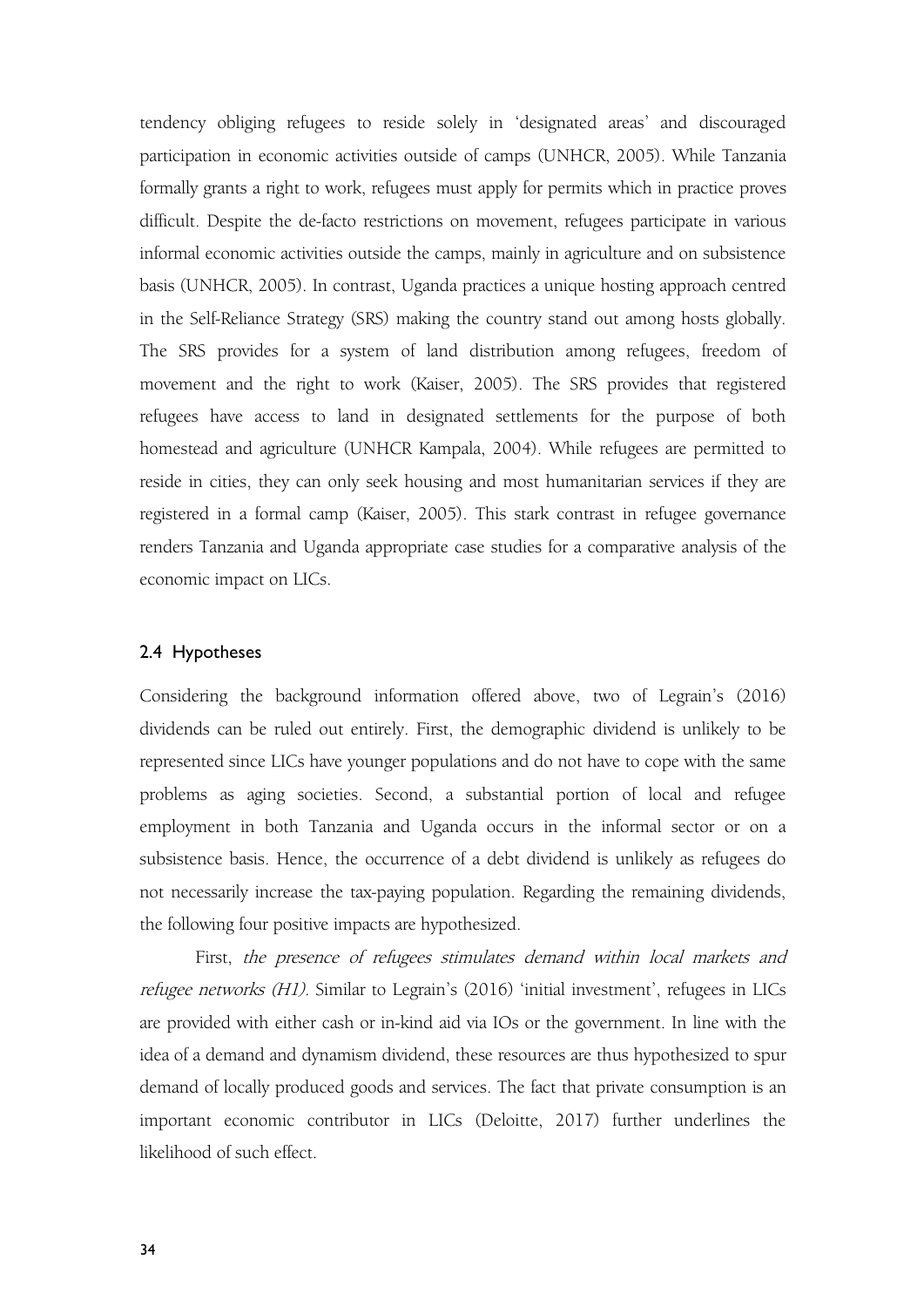Secondly, refugees engage in entrepreneurialism (H2). This hypothesis stems from Legrain's (2016) remarks on refugees' dynamism and diversity according to which they tend to be more innovative compared to locals and diversify economies. Accordingly, refugees' diversity – i.e., their unique experiences and knowledge - can foster innovation in the business sector, for instance, by recognizing market gaps through familiarity with their home economy. Similarly, refugees are dynamic economic agents, thus, more likely to initiate trade and investments in host communities. Policies such as the SRS directly incentivizes refugees to become entrepreneurial. Two forms of entrepreneurialism can be distinguished: one is refugee self-employment describing work that only sustains the worker themself (such as subsistence farming) and refugee-led businesses, describing innovative work creating additional employment.

Third, the presence of refugees improves the employment prospects of locals and the overall labour market (H3). Picking up Legrain's (2016) 4D- and deftness dividend, it is hypothesized that refugees have a positive effect on the local labour market. As refugees are likely to take on low-skilled, 4D-employment, locals are freed to take on higher-skilled labour, thus, increasing occupational mobility. In addition, refugees can add 'deftness' to the labour market if their skill set is unique from and complementary to that of locals. Lastly, the labour market is likely to benefit from the overall need for additional services relating to refugee reception (e.g., construction of camps).<br>And fourth, *the presence of refugees translates into improvement of and* 

investment in local infrastructures (H4). It is thus hypothesized that economic benefits reach the local community when the host government or IOs invest in local infrastructures in the context of refugee governance. This can occur by improving road access between camps and neighbouring cities, to create accommodation for humanitarian staff or through investments in the health sector enabling it to better cope with a higher number of patients.

### 3. Methodology

#### 3.1. Data collection

Testing the validity of these hypotheses occurred based on eleven country studies, i.e. scholarly works which assess the economic impact of refugees on anyof the two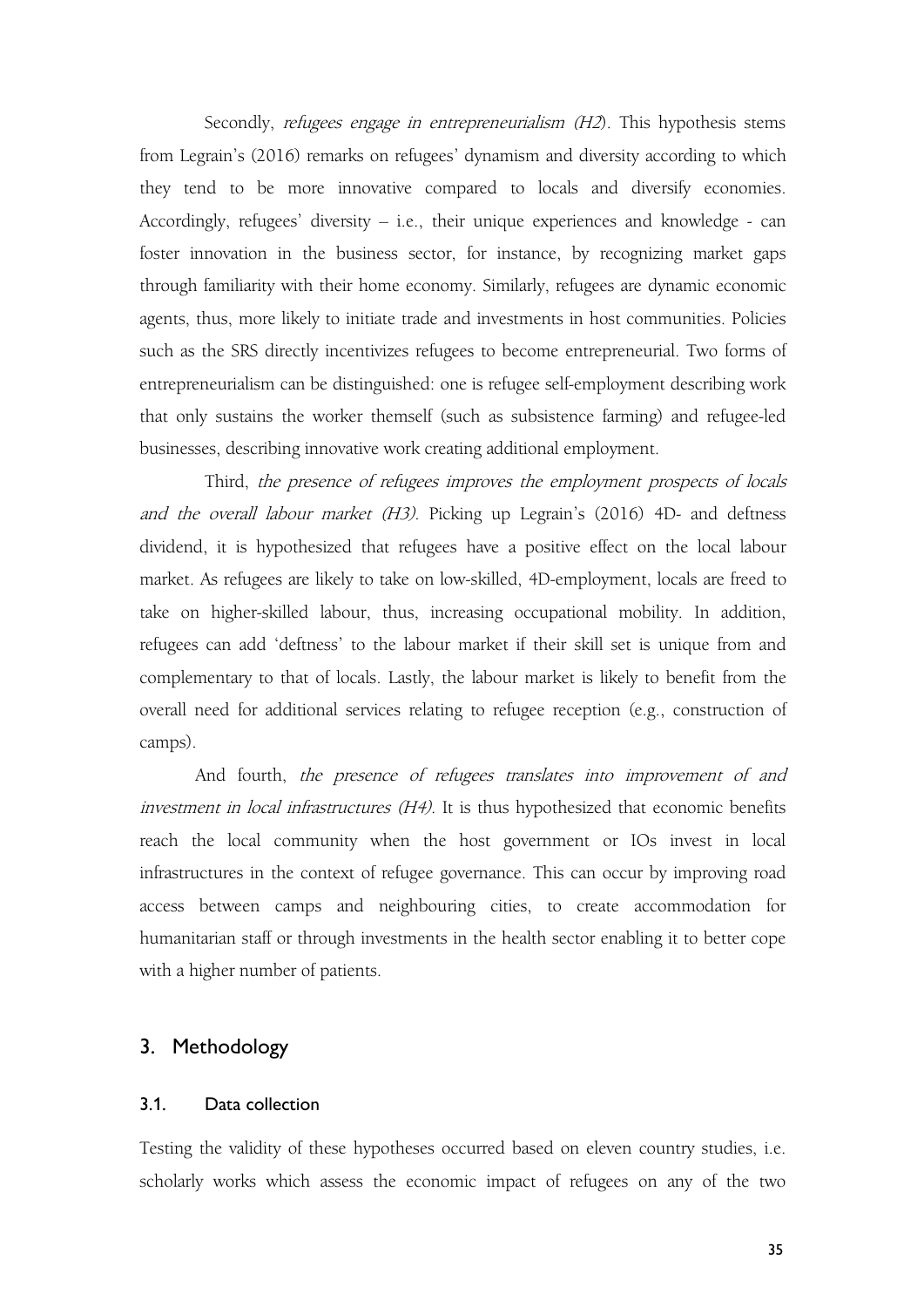respective LICs. All country studies have been selected systematically through a thorough search of relevant academic journals and Google Scholar. Relating thereto, the researcher followed the recommended steps laid out by Gray (2014) for shaping the selection of secondary data in qualitative research via parameters. These parameters constituted key words within the research question and relevant synonyms thereof (e.g., "refugees" and "forced migrant"). The search was complemented via a snowball approach reviewing the bibliographies of selected articles that appeared particularly relevant. The choice to work with Tanzania and Uganda as the countries of analysis was made as most country studies generated by the search were conducted in these two countries. All country studies retrieved from the search were, thus, included in the analysis. Moreover, forced migration literature recommends that future research on this topic focuses on a comparative analysis of different governing systems (i.e., open versus restrictive) which applies to Tanzania and Uganda (Betts, Bloom, Kaplan, & Omata, 2014).

All eleven countries studies have been allocated a working number which has been used throughout the analysis. The five Tanzania country studies are the following: Art. 1 refers to Alix-Garcia and Saah (2009), Art. 2 to Landau (2004), Art. 3 to a study by Maystadt and Verwimp (2014), Art. 4 by Maystadt and Duranton (2018) and Art. 5 is the work of Whitaker (2002). Six Uganda country studies were analysed: Art. 6 is a research article by Betts et al. (2014), Art. 7 by Betts, Chaara, Omata, and Sterck (2019), Art. 8 refers to Betts, Omata, and Bloom (2017), Art. 9 to Bjørkhaug (2020), Art. 10 to Kreibaum (2016), and lastly, Taylor et al. (2016) refers to Art. 11.

### 3.2. Data analysis

As means of data analysis, a comparative case study analysis was conducted working with hypothesis-testing and a coding framework. A comparative analysis of secondary data is preferable for research aiming to produce generalizable findings regarding a certain dynamic while paying particular attention to the specific conditions of success (Goodrick, 2014). Such is the case for this research as it investigates the positive economic impact of refugee reception within LICs, asking not only for confirmation of such impact but moreover for the conditions of success. Utilizing secondary data for this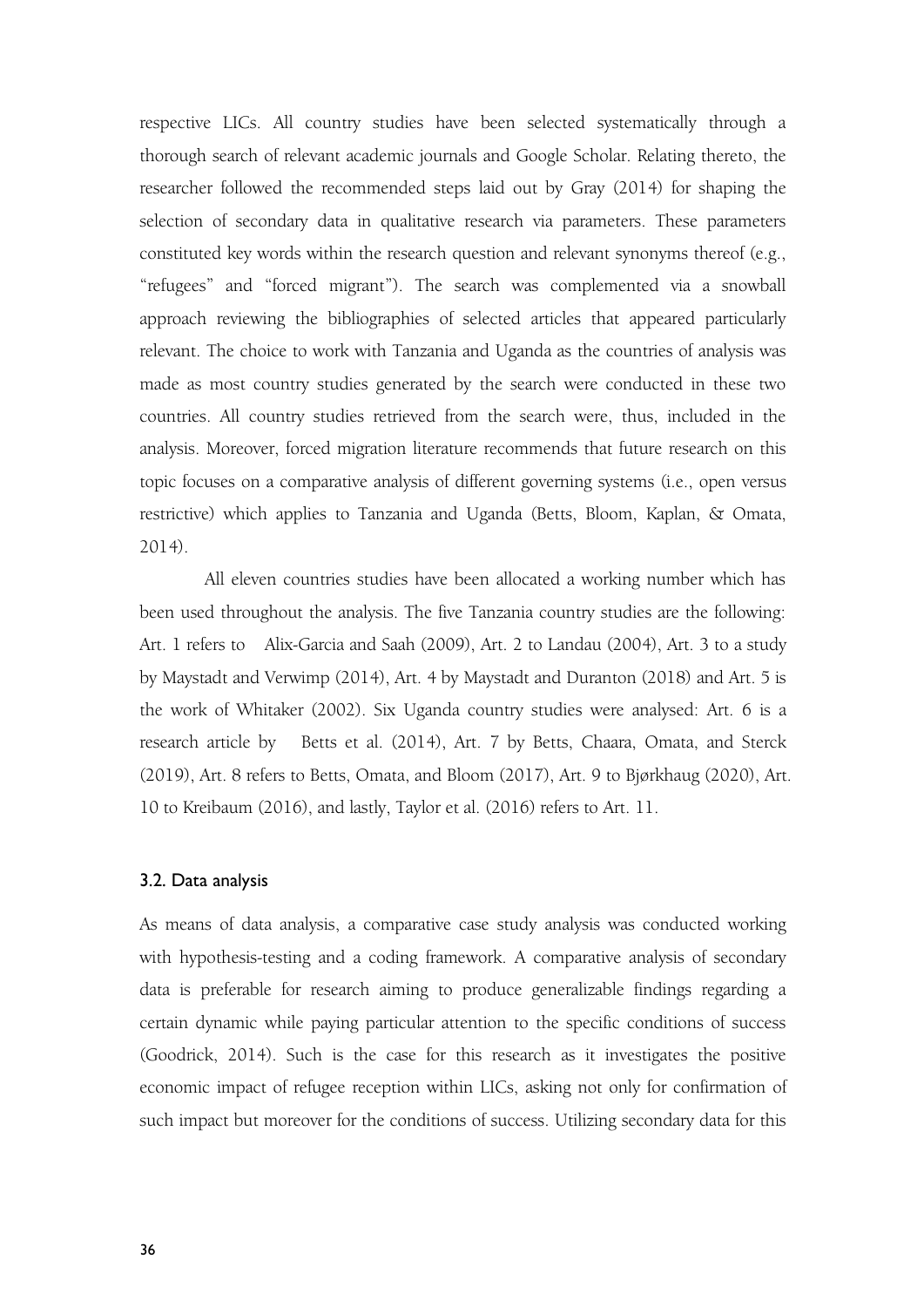research is moreover cost- and time-efficient and entails a degree of detachment from the data which allows for greater objectivity in the analysis (Gray, 2014).

Specifically, a coding framework was used to test the hypotheses via the country studies. A 'code' here refers to a label that is attached to a given piece of data within these studies assigning symbolic meaning to the information contained (Elliott, 2018). The development of the coding framework followed the rough guidelines set out by Creswell (2018) and Elliott (2018), according to which the codes were predetermined in line with the purpose of hypothesis-testing. Thus, each of the four hypotheses was cut down into smaller components allowing for a systematic and straightforward analysis of the country studies - an overview of which is offered in table 1 below. Accordingly, each code offers evidence which either supports or undermines the confirmation of the hypothesis in question. The country studies were then systematically analysed and all evidence relevant for hypothesis-testing recorded, the results of which are listed in table 2 and 3.

| Hypothesis                                       | Codes                                                                                                                                                                                                                                                                                                                                                                                                                            |
|--------------------------------------------------|----------------------------------------------------------------------------------------------------------------------------------------------------------------------------------------------------------------------------------------------------------------------------------------------------------------------------------------------------------------------------------------------------------------------------------|
| H1: The presence                                 | Evidence of stimulated consumption within local markets                                                                                                                                                                                                                                                                                                                                                                          |
| of refugees                                      | $\bullet$                                                                                                                                                                                                                                                                                                                                                                                                                        |
| stimulates demand                                | Evidence of depressed consumption within local markets                                                                                                                                                                                                                                                                                                                                                                           |
| within local                                     | $\bullet$                                                                                                                                                                                                                                                                                                                                                                                                                        |
| markets and                                      | Evidence of locals consuming goods within refugee networks                                                                                                                                                                                                                                                                                                                                                                       |
| refugee networks.                                | $\bullet$                                                                                                                                                                                                                                                                                                                                                                                                                        |
| H2: Refugees<br>engage in<br>entrepreneurialism. | Evidence of increased trade within local markets<br>$\bullet$<br>Evidence of decreased trade within local markets<br>$\bullet$<br>Evidence of trade within refugee networks<br>$\bullet$<br>Evidence of no trade within refugee networks<br>$\bullet$<br>Evidence of refugees engaged in international trade<br>$\bullet$<br>Evidence of refugee self-employment<br>$\bullet$<br>Evidence of refugee-led businesses<br>$\bullet$ |
| H3: The presence                                 | Evidence of additional employment opportunities for locals                                                                                                                                                                                                                                                                                                                                                                       |
| of refugees                                      | $\bullet$                                                                                                                                                                                                                                                                                                                                                                                                                        |
| improves the                                     | Evidence of fewer employment opportunities for locals                                                                                                                                                                                                                                                                                                                                                                            |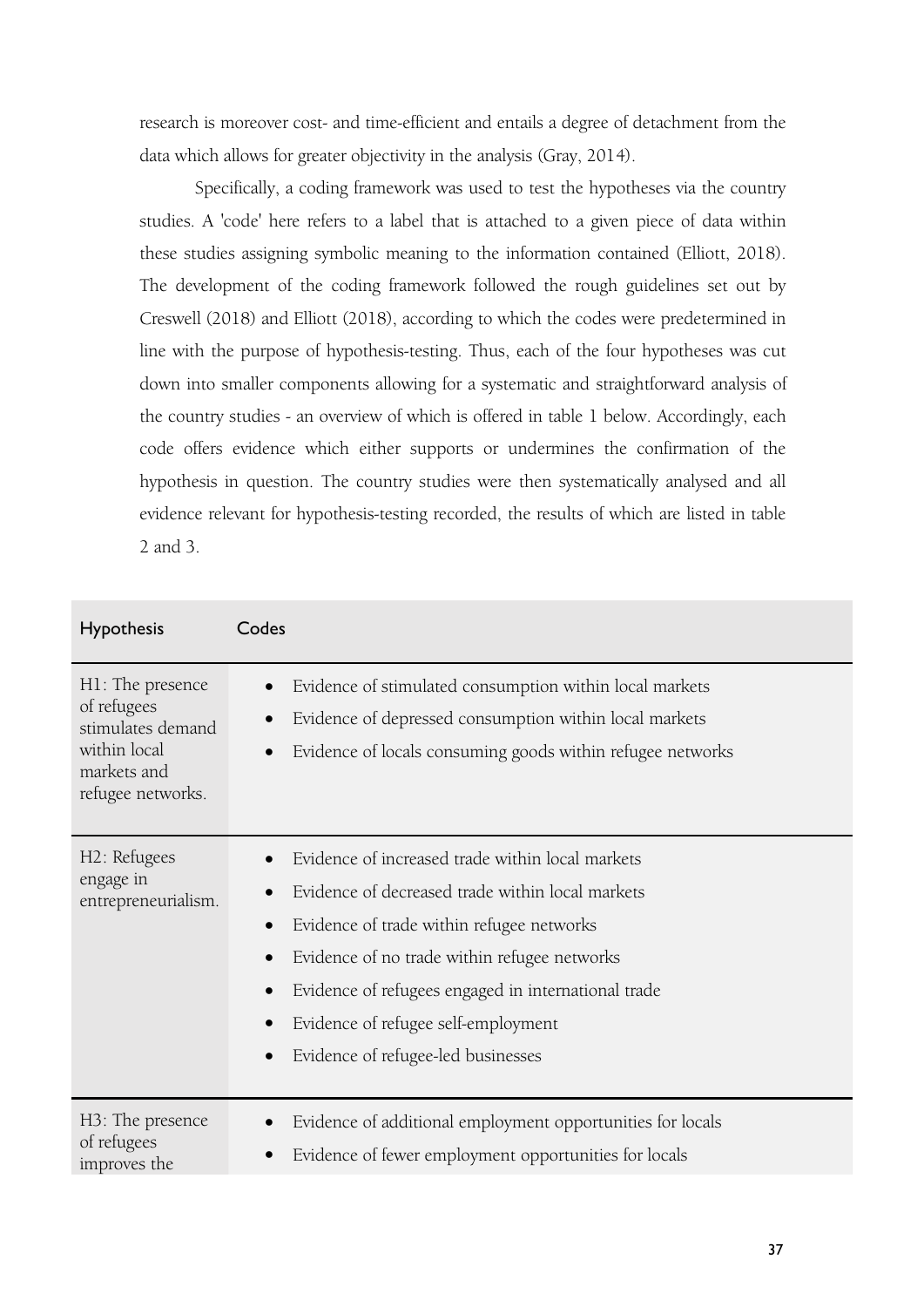Table 1: Coding framework (own illustration)

# 3.3. Findings

The following two illustrations offer a tabulated overview of the results of the coding process. Table 2 describes the findings for the Tanzania country studies and table 3 the findings for the Uganda country studies.

| Country<br>study | Research background                                                                                                                                                                                                                            | Relevant codes                                                                                                  |
|------------------|------------------------------------------------------------------------------------------------------------------------------------------------------------------------------------------------------------------------------------------------|-----------------------------------------------------------------------------------------------------------------|
| Art. 1           | Country: Tanzania<br>Research focus: the impact of<br>refugees on prices in nearby<br>markets<br>Populations: Burundian and<br>Rwandese refugees hosted in<br>the Ngara (Kagera) and<br>Kibondo (Kigoma) districts<br>Research period: 1993-94 | • Evidence of stimulated consumption within<br>local markets (H1)<br>• Evidence of refugee self-employment (H2) |
| Art. 2           | Country: Tanzania                                                                                                                                                                                                                              | • Evidence of stimulated consumption within<br>local markets (H1)                                               |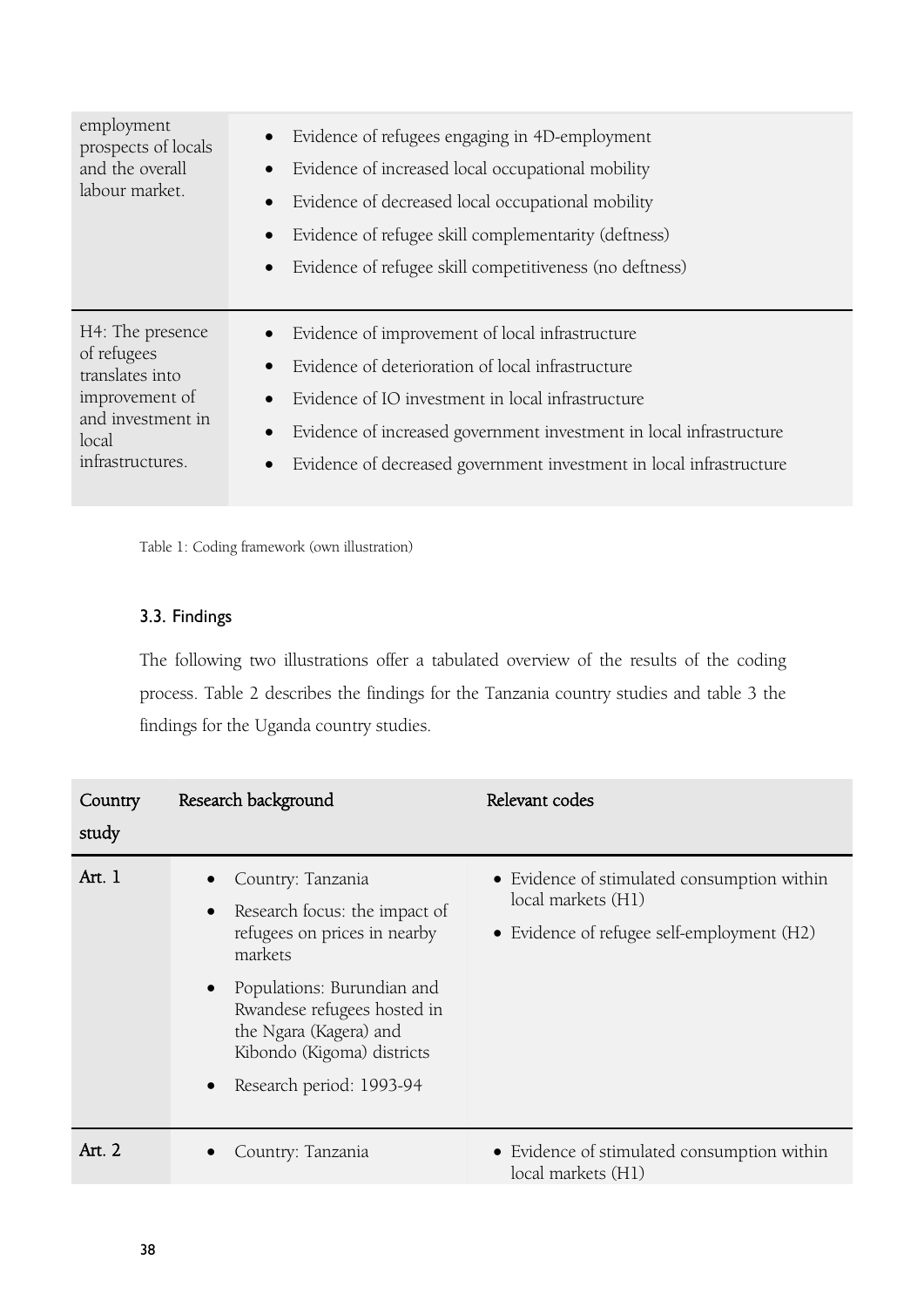|        | Research focus: the impact of<br>$\bullet$<br>the humanitarian influx (i.e.,<br>refugees and aid) and whether<br>it engendered a significant<br>economic transformation of<br>local markets<br>Populations: Burundian and<br>DRC refugees in the Kasulu<br>(Kigoma) district<br>Research period: 1999-2000<br>$\bullet$ | • Evidence of increased trade within local<br>markets (H2)<br>• Evidence of trade within refugee networks<br>(H2)<br>• Evidence of additional employment<br>opportunities for locals (H3)<br>• Evidence of refugees engaging in<br>4D-employment (H3)<br>• Evidence of increased local occupational<br>mobility (H3)<br>• Evidence of improved infrastructure (H4)                                                                                                                                          |
|--------|-------------------------------------------------------------------------------------------------------------------------------------------------------------------------------------------------------------------------------------------------------------------------------------------------------------------------|-------------------------------------------------------------------------------------------------------------------------------------------------------------------------------------------------------------------------------------------------------------------------------------------------------------------------------------------------------------------------------------------------------------------------------------------------------------------------------------------------------------|
| Art. 3 | Country: Tanzania<br>Research focus: the<br>$\bullet$<br>differentiated impact of the<br>refugee influx on the welfare of<br>the local population via their<br>occupations<br>Populations: Burundian and<br>$\bullet$<br>Rwandese refugees hosted in<br>Kagera<br>Research period: 1991-1994<br>$\bullet$<br>& 2004     | • Evidence of stimulated consumption within<br>local markets (H1)<br>• Evidence of increased trade within local<br>markets (H2)<br>• Evidence of trade within refugee networks<br>(H2)<br>• Evidence of refugees engaged in international<br>trade (H2)<br>• Evidence of refugee self-employment (H2)<br>• Evidence of additional employment<br>opportunities for locals (H3)<br>• Evidence of increased local occupational<br>mobility (H3)<br>• Evidence of IO investment in local<br>infrastructure (H4) |
| Art. 4 | Country: Tanzania<br>Research focus: the long-term<br>$\bullet$<br>welfare effects of temporary<br>refugee inflows to Tanzania<br>investigating various channels<br>of transmission<br>Populations: Burundian and<br>$\bullet$<br>Rwandese refugees hosted in<br>Kagera<br>Research period: 1993-1994,<br>2004 & 2010   | • Evidence of stimulated consumption within<br>local markets (H1)<br>• Evidence of additional employment<br>opportunities for locals (H3)<br>• Evidence of improved infrastructure (H4)<br>• Evidence of IO investment in local<br>infrastructure (H4)<br>• Evidence of increased government investment<br>in local infrastructure (H4)                                                                                                                                                                     |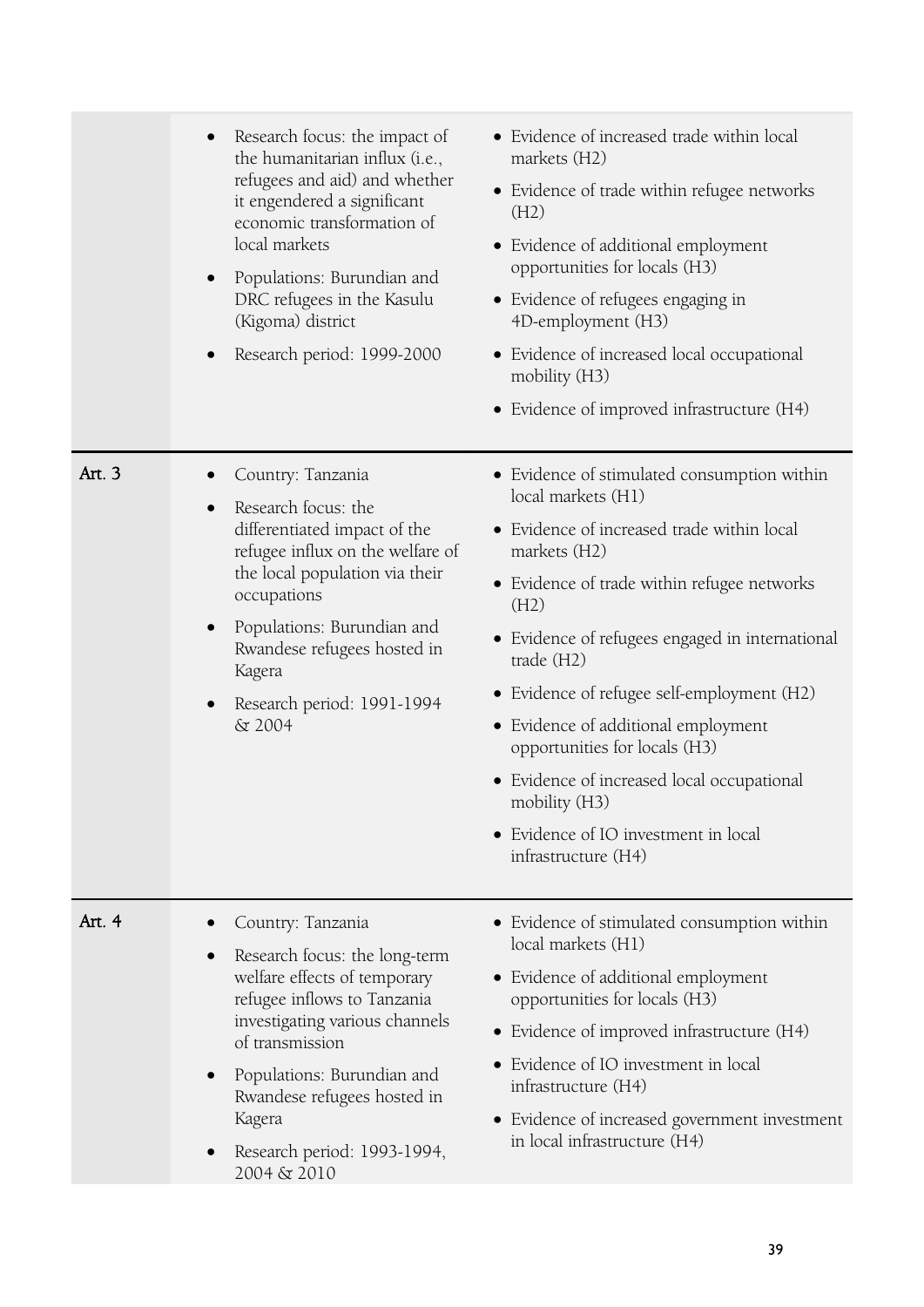| Art. 5 | Country: Tanzania<br>$\bullet$<br>Research focus: variations in<br>$\bullet$<br>the benefit and cost<br>distribution of refugee influxes                                                    | • Evidence of stimulated consumption within<br>local markets (H1)    |
|--------|---------------------------------------------------------------------------------------------------------------------------------------------------------------------------------------------|----------------------------------------------------------------------|
|        |                                                                                                                                                                                             | • Evidence of locals consuming goods within<br>refugee networks (H1) |
|        | along dimensions of class,<br>gender, sector, and region                                                                                                                                    | • Evidence of increased trade within local<br>markets (H2)           |
|        | Populations: Rwandese,<br>$\bullet$<br>Burundian, and DRC refugees<br>hosted in the districts<br>Karagwe, Ngara, Kibondo, and<br>Kasulu (Kigoma)<br>Research period: 1996-1998<br>$\bullet$ | • Evidence of trade within refugee networks<br>(H2)                  |
|        |                                                                                                                                                                                             | • Evidence of refugee self-employment (H2)                           |
|        |                                                                                                                                                                                             | • Evidence of additional employment<br>opportunities for locals (H3) |
|        |                                                                                                                                                                                             | • Evidence of refugees engaging in 4-D<br>employment (H3)            |
|        |                                                                                                                                                                                             | • Evidence of increased local occupational<br>mobility (H3)          |
|        |                                                                                                                                                                                             | • Evidence of IO investment in local<br>infrastructure (H4)          |
|        |                                                                                                                                                                                             | • Evidence of deterioration of local<br>infrastructure (H4)          |
|        |                                                                                                                                                                                             |                                                                      |

Table 2: Coding results for Tanzania country studies (own illustration)

| Country<br>study | Research background                                                                                                                                                                                                                                                                                                                          | Relevant codes                                                                                                                                                                                                                                                                                                                                                                |
|------------------|----------------------------------------------------------------------------------------------------------------------------------------------------------------------------------------------------------------------------------------------------------------------------------------------------------------------------------------------|-------------------------------------------------------------------------------------------------------------------------------------------------------------------------------------------------------------------------------------------------------------------------------------------------------------------------------------------------------------------------------|
| Art. 6           | Country: Uganda<br>Research focus: Refuting<br>common misconceptions<br>regarding refugee economies<br>(i.e., the resource allocation<br>system related to displaced<br>populations)<br>Populations: DRC, Somali,<br>Rwandese and South Sudanese<br>refugees hosted in the Nakivale<br>and Kyangwali settlements and<br>the capital, Kampala | • Evidence of stimulated consumption within<br>local markets (H1)<br>• Evidence of locals consuming goods within<br>refugee networks (H1)<br>• Evidence of increased trade within local<br>markets (H2)<br>• Evidence of trade within refugee networks<br>(H2)<br>• Evidence of refugees engaged in<br>international trade (H2)<br>• Evidence of refugee self-employment (H2) |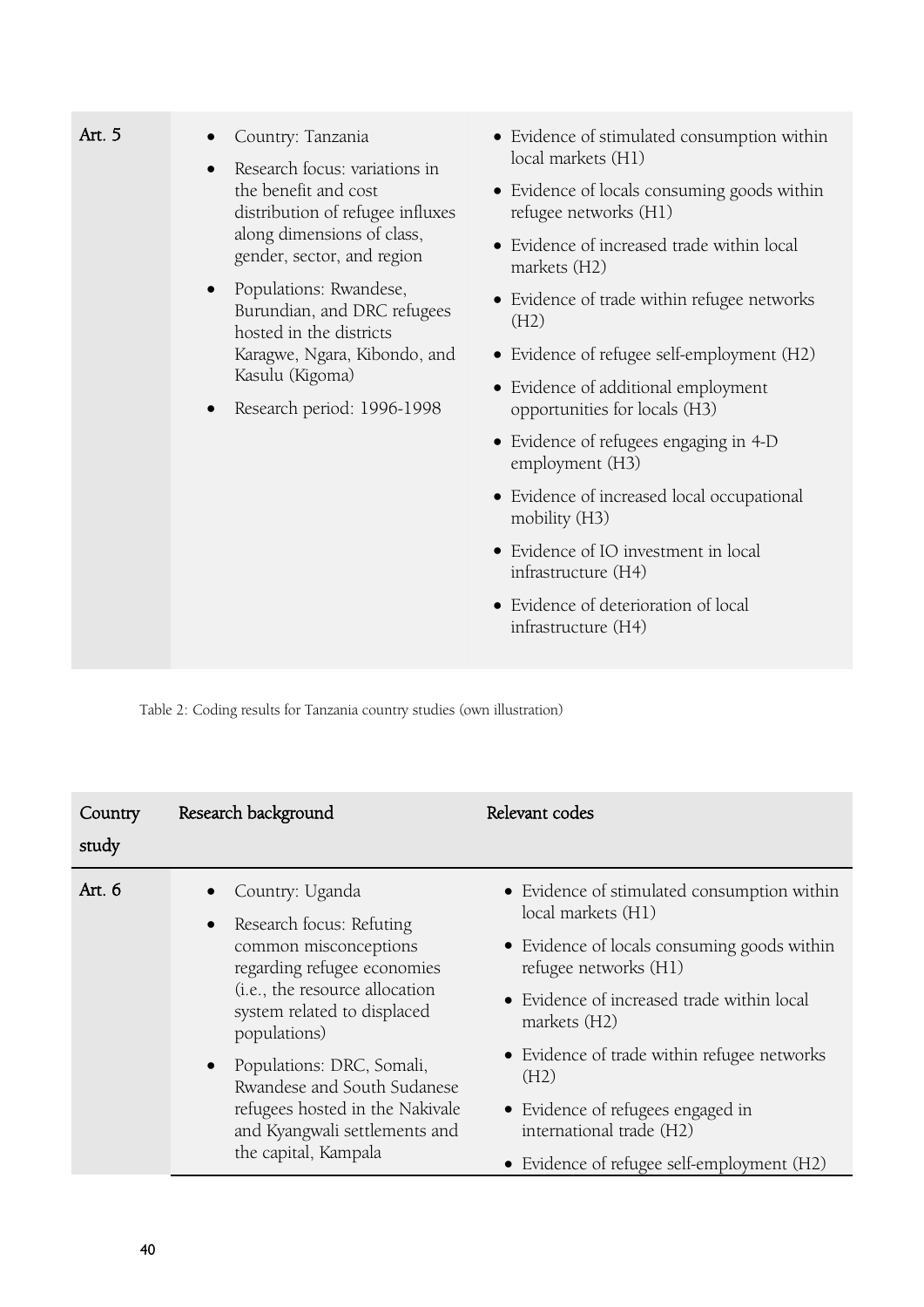|                      | Research period: 2013                                                                                                                                                                                                                                                                                            | • Evidence of refugee-led businesses (H2)                            |
|----------------------|------------------------------------------------------------------------------------------------------------------------------------------------------------------------------------------------------------------------------------------------------------------------------------------------------------------|----------------------------------------------------------------------|
|                      |                                                                                                                                                                                                                                                                                                                  | • Evidence of additional employment<br>opportunities for locals (H3) |
|                      |                                                                                                                                                                                                                                                                                                                  | • Evidence of refugees engaging in 4-D<br>employment (H3)            |
|                      |                                                                                                                                                                                                                                                                                                                  | • Evidence of skill complementarity (deftness)<br>(H3)               |
|                      |                                                                                                                                                                                                                                                                                                                  | • Evidence of improved infrastructure (H4)                           |
| Art. 7               | Country: Uganda                                                                                                                                                                                                                                                                                                  | • Evidence of stimulated consumption within<br>local markets (H1)    |
|                      | Research focus: How different<br>elements of the SRS impact<br>welfare outcomes form refugees<br>and hosts in Uganda (compared<br>with Kenya)                                                                                                                                                                    | • Evidence of locals consuming goods within<br>refugee networks (H1) |
| $\bullet$<br>Kampala |                                                                                                                                                                                                                                                                                                                  | • Evidence of increased trade within local<br>markets (H2)           |
|                      | Populations: DRC and Somalian<br>refugees hosted in Nakivale and                                                                                                                                                                                                                                                 | • Evidence of trade within refugee networks<br>(H2)                  |
|                      | Research period: 2017-2019                                                                                                                                                                                                                                                                                       | • Evidence of refugees engaging in<br>international trade (H2)       |
|                      |                                                                                                                                                                                                                                                                                                                  | • Evidence of refugee self-employment (H2)                           |
|                      |                                                                                                                                                                                                                                                                                                                  | • Evidence of refugee-led businesses (H2)                            |
|                      |                                                                                                                                                                                                                                                                                                                  | • Evidence of additional employment<br>opportunities for locals (H3) |
|                      |                                                                                                                                                                                                                                                                                                                  | • Evidence of refugees engaging in 4-D<br>employment (H3)            |
|                      |                                                                                                                                                                                                                                                                                                                  | • Evidence of refugee skill competitiveness<br>(no deftness) (H3)    |
|                      |                                                                                                                                                                                                                                                                                                                  | • Evidence of improved infrastructure (H4)                           |
| Art. 8               | Country: Uganda                                                                                                                                                                                                                                                                                                  | • Evidence of stimulated consumption within                          |
|                      | Research focus: Explaining how<br>$\bullet$<br>refugees' unique institutional<br>situations shape their economic<br>lives in three varying regulatory<br>regimes<br>Populations: DRC, Somali,<br>$\bullet$<br>Rwandese refugees hosted in<br>Kampala and the settlements<br>Nakivale, Kyangwali and<br>Rwamwanja | local markets (H1)                                                   |
|                      |                                                                                                                                                                                                                                                                                                                  | • Evidence of locals consuming goods within<br>refugee networks (H1) |
|                      |                                                                                                                                                                                                                                                                                                                  | • Evidence of increased trade within local<br>markets (H2)           |
|                      |                                                                                                                                                                                                                                                                                                                  | • Evidence of trade within refugee networks<br>(H2)                  |
|                      |                                                                                                                                                                                                                                                                                                                  | • Evidence of refugees engaging in<br>international trade (H2)       |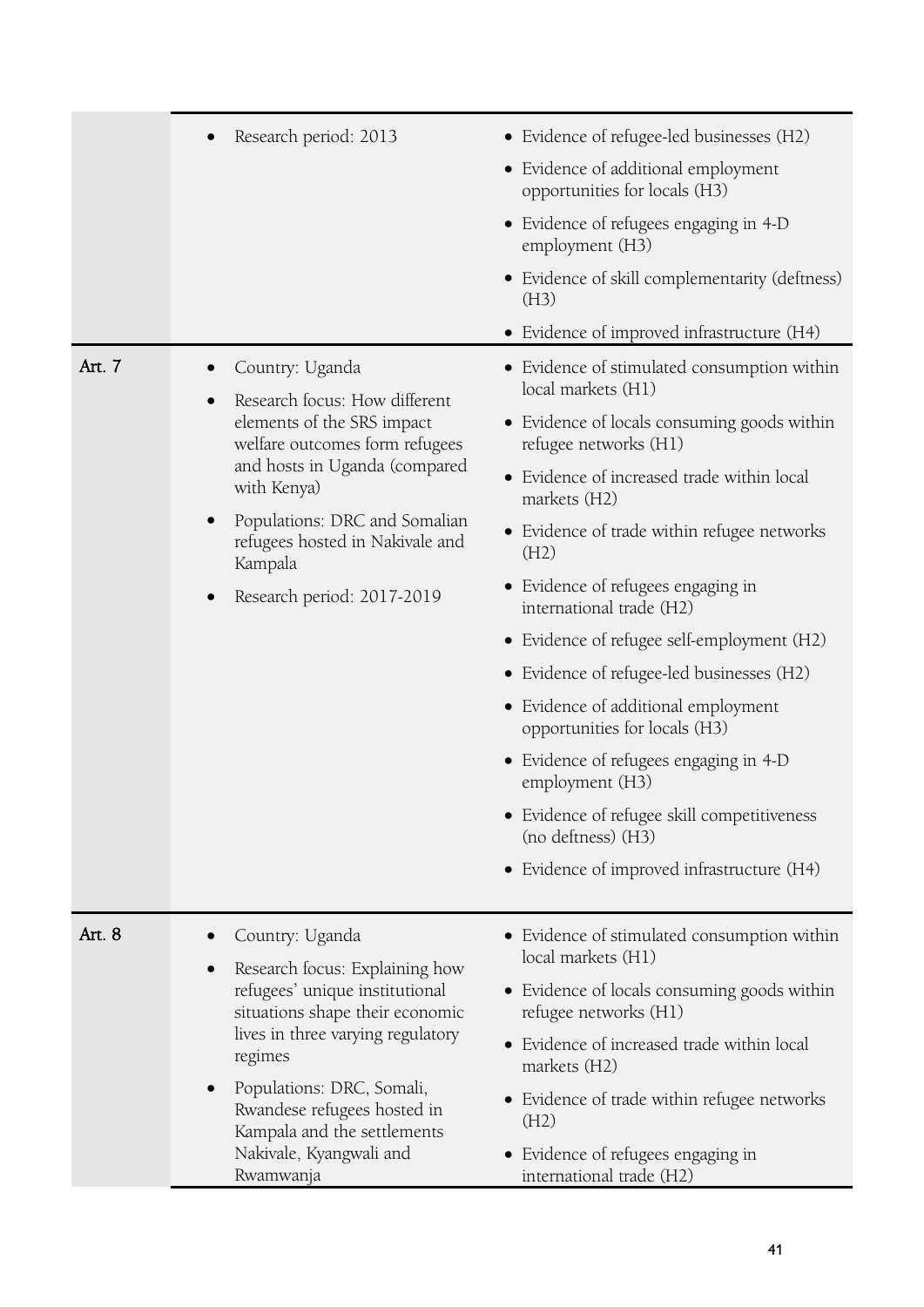|         | Research period: n.d.<br>$\bullet$                                                                                                                                                                                                                                                                         | • Evidence of refugee self-employment (H2)<br>• Evidence of refugee-led businesses (H2)<br>• Evidence of additional employment<br>opportunities for locals (H3)                                                                                                                                                                                                                                                                                                                                                                               |
|---------|------------------------------------------------------------------------------------------------------------------------------------------------------------------------------------------------------------------------------------------------------------------------------------------------------------|-----------------------------------------------------------------------------------------------------------------------------------------------------------------------------------------------------------------------------------------------------------------------------------------------------------------------------------------------------------------------------------------------------------------------------------------------------------------------------------------------------------------------------------------------|
| Art. 9  | Country: Uganda<br>Research focus: explaining how<br>$\bullet$<br>the SRS creates economic profit<br>for some and poverty for others<br>Populations: Somali, Rwandan<br>and DRC refugees hosted in the<br>Nakivale settlement<br>Research period: 2013                                                     | • Evidence of stimulated consumption within<br>local markets (H1)<br>• Evidence of locals consuming goods within<br>refugee networks (H1)<br>• Evidence of refugee self-employment (H2)<br>• Evidence of refugee-led businesses (H2)<br>• Evidence of fewer employment<br>opportunities for locals (H3)<br>• Evidence of refugees engaging in<br>4D-employment (H3)<br>• Evidence of skill competitiveness (no<br>deftness) (H3)<br>• Evidence of deterioration of local<br>infrastructure (H4)<br>• Evidence of improved infrastructure (H4) |
| Art. 10 | Country: Uganda<br>Research focus: the long-term<br>impacts of refugee presence in<br>terms of consumption and<br>public service provision among<br>hosts<br>Populations: DRC, Somali,<br>Rwandese refugees hosted in<br>the settlements Kyangwali,<br>Nakivale and Kyaka II<br>Research period: 2002-2010 | • Evidence of stimulated consumption within<br>local markets (H1)<br>• Evidence of refugees engaging in<br>4D-employment (H3)<br>• Evidence of IO investment in local<br>infrastructure (H4)<br>• Evidence of improved infrastructure (H4)<br>• Evidence of decreased government<br>investments in local infrastructure (H4)                                                                                                                                                                                                                  |
| Art. 11 | Country: Uganda<br>Research focus: Local economy<br>wide impact evaluation<br>controlling for cash versus food<br>aid assistance                                                                                                                                                                           | • Evidence of stimulated consumption within<br>local markets (H1)<br>• Evidence of locals consuming goods within<br>refugee networks (H1)<br>• Evidence of increased trade within local                                                                                                                                                                                                                                                                                                                                                       |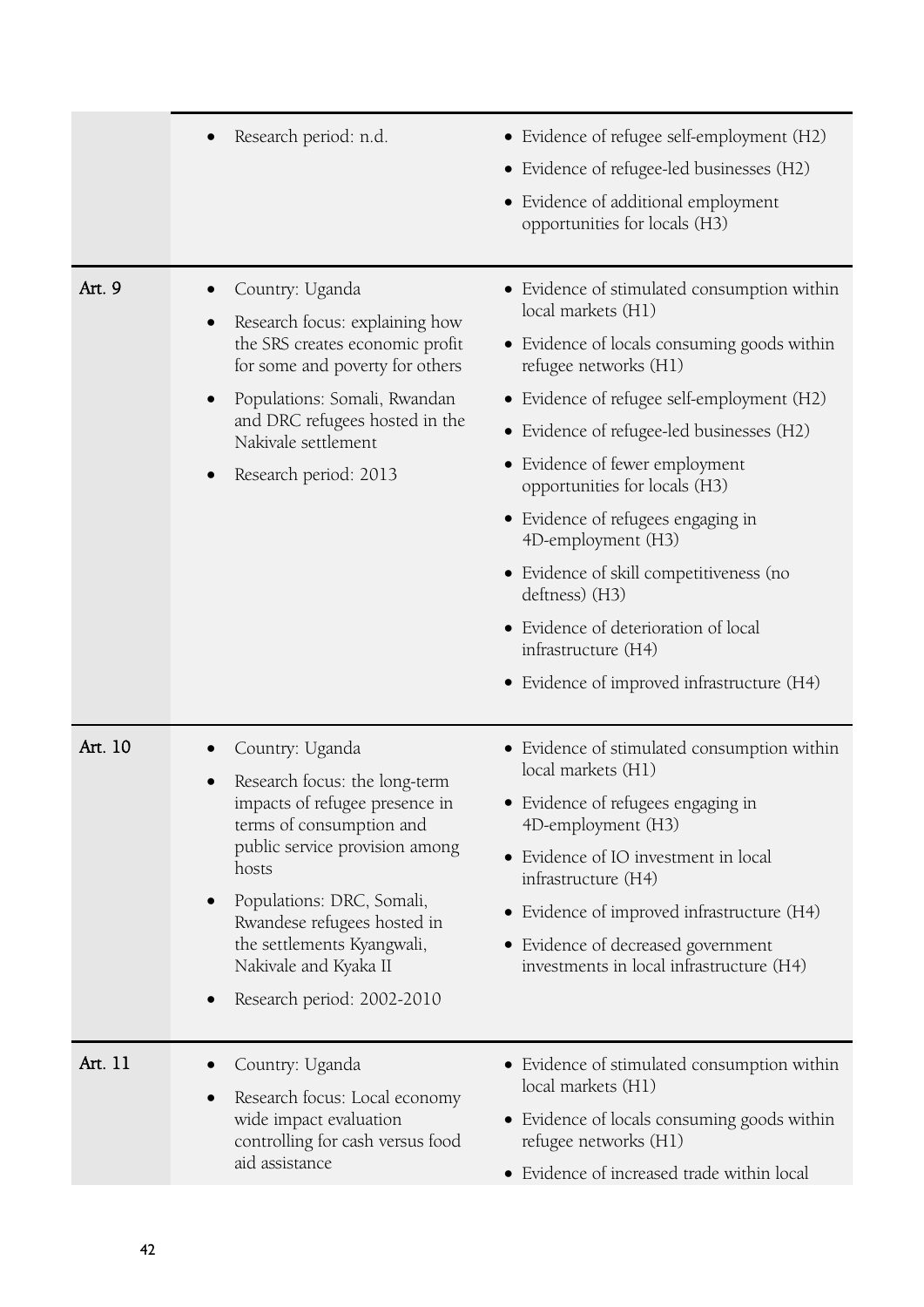- Populations: DRC and South Sudanese refugees hosted in Rwamwanja and Adjumani settlement and the local area surrounding the settlements in a 15-kilometer radius
- Research period: 2016

markets (H2)

- Evidence of trade within refugee networks (H2)
- Evidence of refugee self-employment (H2)
- Evidence of refugee-led businesses (H2)
- Evidence of additional employment opportunities for locals (H3)
- Evidence of refugees engaging in 4D-employment (H3)

Table 3: Coding results for Uganda country studies (own illustration)

# 4. Analysis

### 4.1. Discussion of findings

Following the above tabulated description of the coding results, this section discusses those findings in light of the research question. Accordingly, each of the hypotheses is discussed separately allowing for a direct comparison of the two case studies, Tanzania and Uganda.

H1: The presence of refugees stimulates demand within local markets and refugee networks.

Both case studies exhibit strong evidence of an increase in demand and consumption due to the refugee presence. Two distinctions were discovered between both cases: First, within Tanzania, a substantial amount of consumption and demand is stemming from IO staff who have a higher purchasing power and create demand of novel goods. Within Uganda, the demand stemmed primarily from refugees. Secondly, a higher rate of locals consuming goods produced or sold by refugees was found within Uganda. Likely, this is due to Tanzania's tighter controls of movement in and out of refugee camps discouraging local buyers from accessing refugee vendors. Nevertheless, the evidence allows us to confirm H1, but with the caveat that there islimited evidence of locals consuming goods within refugee networks. Thus, the effect on demand which Legrain (2016) describes is similarly present in the LIC context.

H2: Refugees engage in entrepreneurialism.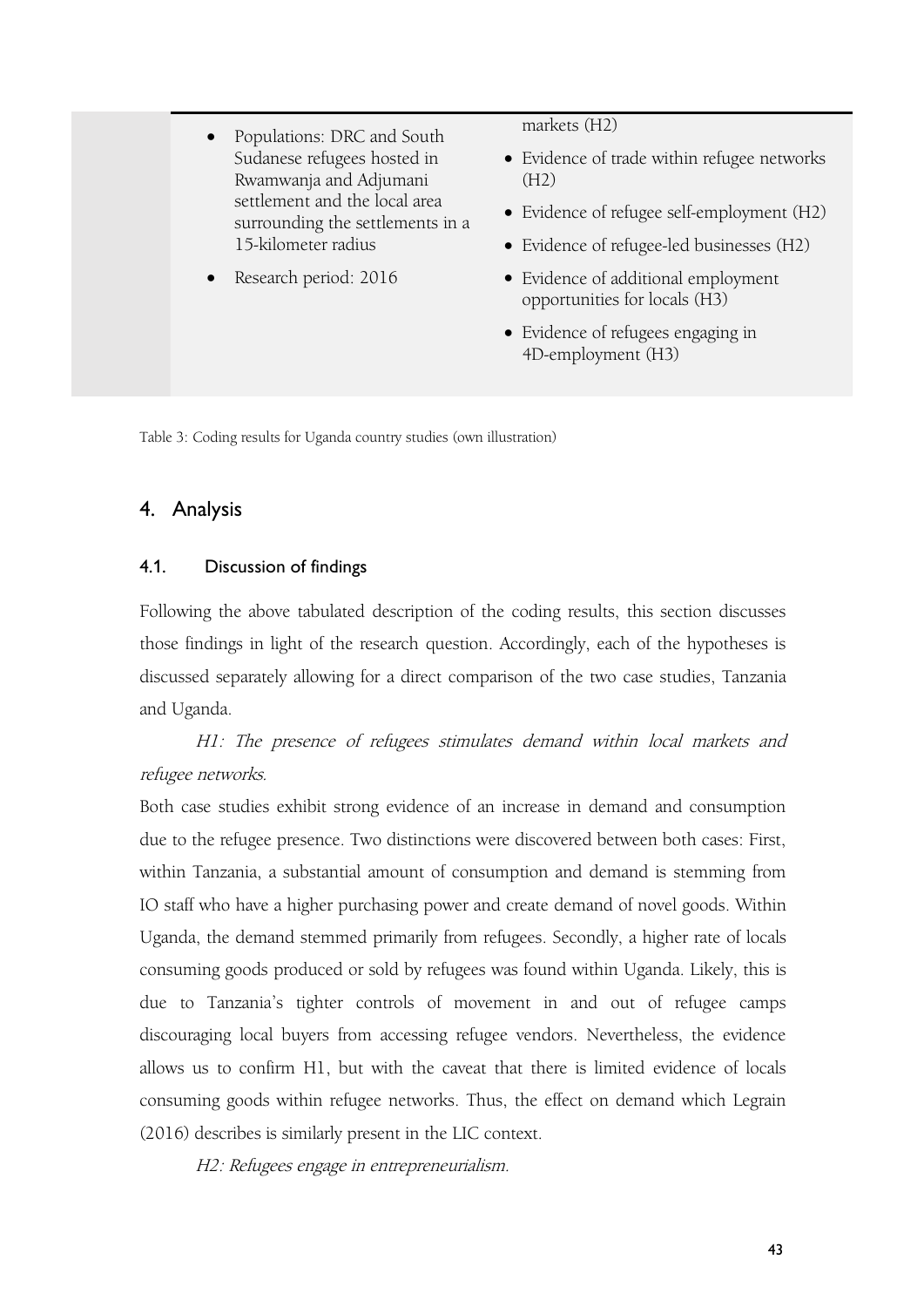Regarding refugees' engagement in entrepreneurialism both case studies exhibited substantial evidence of an increase in trade and refugee self-employment. However, evidence of refugee-led businesses was limited to Uganda. Both case studies exhibited solid evidence of extensive trade as well as self-employment among refugees usually occurring when refugees sell either their aid goods or surplus farming produce. Evidence of two effects were largely limited to Uganda, namely instances of international trade and refugee-led businesses, thus, entrepreneurialism characterized by innovation and additional employees. Examples of the latter included numerous Ethiopian restaurants and a Somali-initiated international trading business. Accordingly, what Legrain (2016) labels dynamism and diversity appears to be much stronger within Uganda. Thus, H2 can partially be confirmed as there is substantial evidence of refugee self-employment and trade, but again the occurrence of refugee-led businesses is limited to Uganda.

H3: The presence of refugees improves the employment prospects of locals and the overall labour market.

Both case studies exhibit substantial evidence of a positive effect on the local labour market. While both case studies showed evidence of additional employment opportunities, the comparison highlights an interesting difference. Tanzania's job opportunities stem solely from IOs which hire locals for administrative or logistical work inside the camps. In the case of Uganda, however, employment opportunities are additionally created by refugee-led businesses – a dynamic to which the discussion regarding policy conditions will return. Moreover, an increase of occupational mobility was limited to Tanzania where such effects occurred primarily in the context of IO employment which paid better than local employers. The occurrence of refugee skill complementarity, on the other hand, only occurred in Uganda, however, instances of skill competitiveness were also recorded in agricultural production. Lastly, 4-D employment of refugees occurred in both countries, again with stronger evidence in Uganda. Accordingly, H3 can be confirmed as sufficient evidence was generated confirming a refugee-induced improvement of employment opportunities, but a positive effect on occupational mobility and skill complementarity is only partially confirmed.

H4: The presence of refugees translates into improvement of and investment in local infrastructures.

Satisfactory evidence was found regarding the refugee presence's positive impact on local infrastructures. Both case studies reported general improvements as well as IO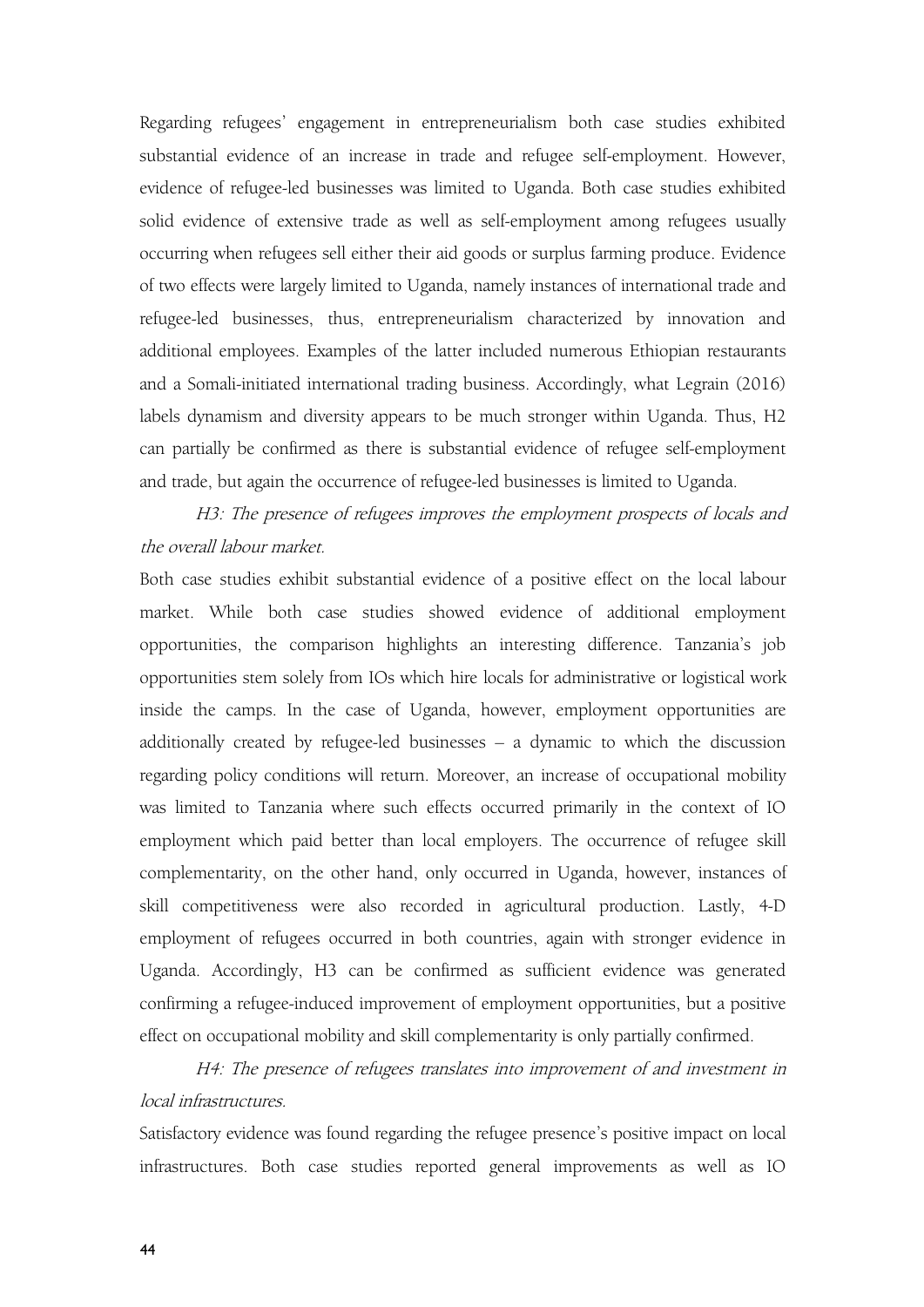investment in local infrastructures specifically. Such improvements primarily concerned the accessibility and quality of roads and the service provision inside and surrounding the refugee settlements. While both cases exhibited a single instance of deterioration of infrastructure, these were limited to specific contexts, thus not ruling out a general improvement of the infrastructure. In Tanzania, such deterioration occurred in the emergency context following the large-scale refugee influx 1994-95 and in Uganda such was limited to government-initiated evictions. Accordingly, the fourth hypothesis can be confirmed wherein the presence of refugees translates into improvement of local infrastructures.

### 4.2. Policy conditions

After having established that LICs do in fact benefit from the refugee presence this section takes a closer look at the policy conditions under which the economic potential of refugees can be utilized best. Special attention is given to those cases in which certain effects occurred only in one of the two countries highlighting several conducive policy trends.

First, the analysis highlighted the importance of granting refugees freedom of movement. Doing so allows for greater economic interactions between refugees and locals, thus, fostering trade and consumption within both communities. This was highlighted by the Uganda case as its policy environment allows refugees and locals to move freely between settlements and villages and offers the option to self-settle in cities. As a result, Uganda has higher trends of trade (including internationally) as well as higher rates of locals buying goods within refugee networks thus increasing market activity. Similarly, the refugee presence has a greater impact on consumption in more economically integrated areas as Art.6, for instance, reported that consumption of local goods is 30% higher within Kampala compared to settlements (p. 16). Lastly, freedom of movement enables refugees to move their labour capacity where needed and prevents skill competition around settlements reportedly those areas where local farmers competed with refugees.

Second, the right to work is indispensable for advancing refugees' economic potential. The comparative analysis highlighted that Uganda has higher rates of refugee entrepreneurship as well as 4D-employment. If these labour dynamics are pushed into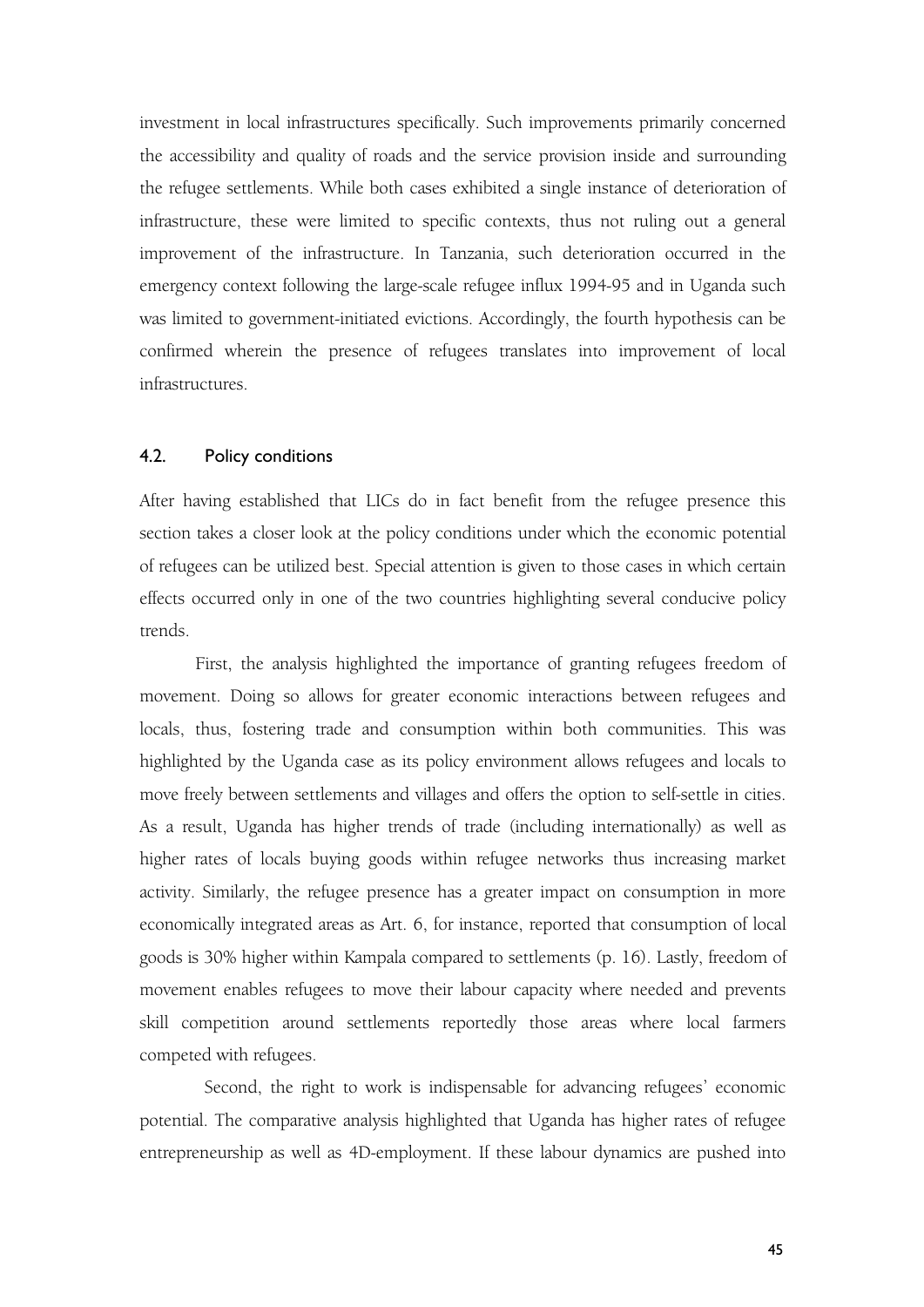the informal sector, benefits for hosts decrease. This is especially true for refugee-led businesses and innovation which were limited to Uganda. By encouraging rather than limiting refugees' entrepreneurial activities it was shown that locals benefit, for instance, through an increase in employment opportunities. This is important as employment in those businesses is likely to be more sustainable than employment opportunities in IOs which are dependent on external donor support.

Third, refugee assistance ought to focus on infrastructure investments as well as enabling conditions for refugee entrepreneurship. First, investments in local infrastructure and service provision ought to reach refugees and locals alike. Both cases highlighted that locals benefit greatly when IOs and the host government improve road networks as well as education and health services. Better road infrastructures have the additional benefit of lowering transportation costs and thereby making locally produced goods more competitive within the national economy (Art. 4). Secondly, refugees that engage in entrepreneurialism have certain skills and characteristics which can be fostered through IO assistance. The Uganda case study highlighted that Somalis engage in business and trade at higher rates than other nationalities (Art. 8). Reportedly, this is since Somalis were able to rely on substantial financial resources (via remittances and community-based redistribution mechanisms) and organizational support via transnational networks. The latter became also visible in the context of Ethiopian gastronomy as the number of Ethiopian restaurants increased after refugees learned the trade from each other (Art. 6). Accordingly, refugee entrepreneurship can be fostered by offering independent financial support  $-$  e.g., through micro loans  $-$  and by facilitating skill-sharing between refugees, for instance, through initiatives such as business incubators.

Fourth, aid programs which distribute cash instead of food aid are economically more beneficial. Cash aid grants refugees more freedom in the type of demand they create while food aid limits it. Moreover, food aid has the potential of creating price suppression of aid-related goods due to an oversupply of these products (Art.1). While it could be assumed that food aid creates additional demand of locally produced farming goods, the country studies rather highlighted that mostaid goods are imported from outside the country, thus spurring production elsewhere. Cash aid, however, gives refugees greater purchasing power benefitting local markets (Art. 11).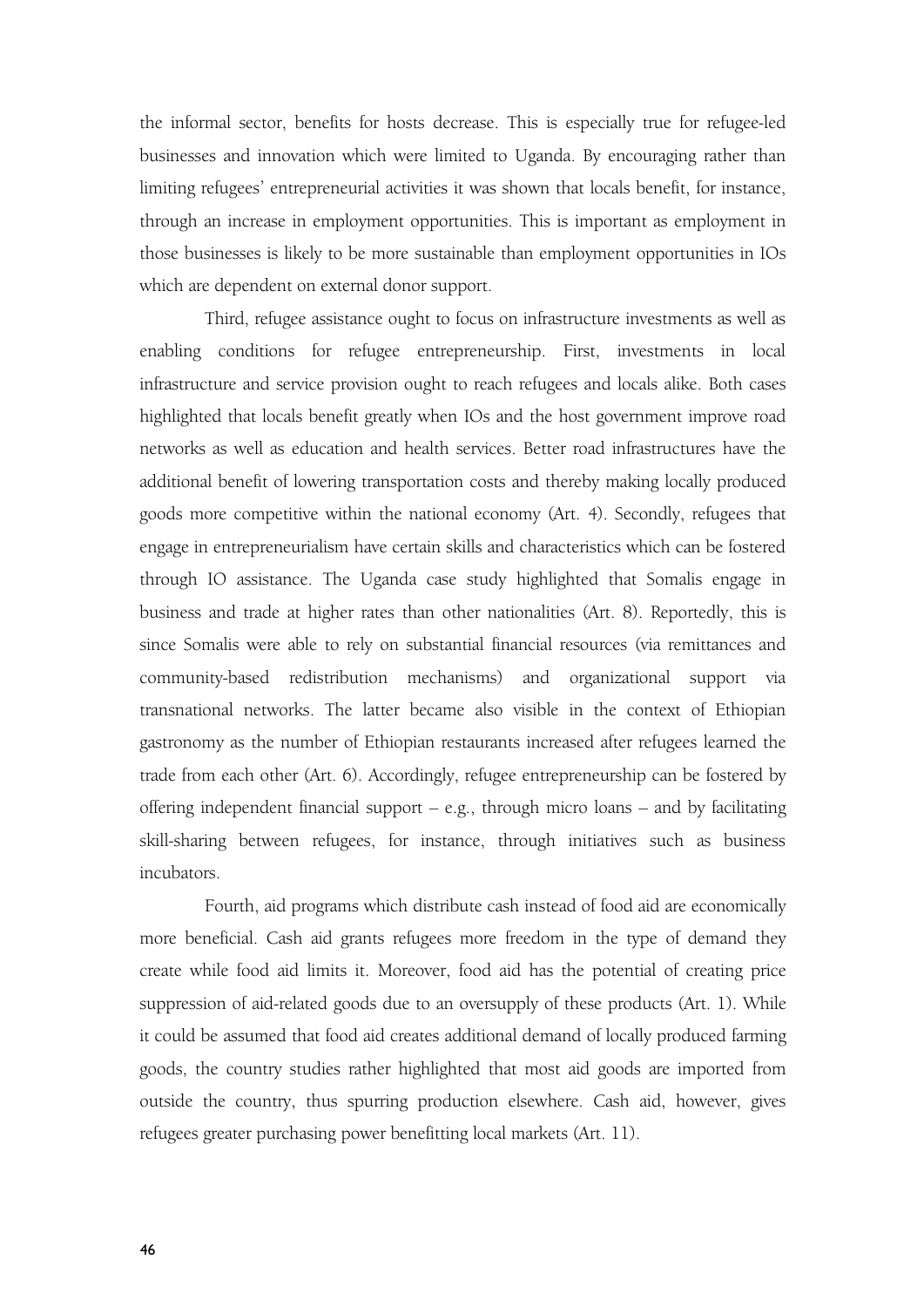### 5. Conclusion

This research paper investigated whether low-income countries benefit economically from refugee reception using Tanzania and Uganda as case studies. Hypothesis-testing confirmed that refugees can create various benefits: their presence increases trade and demand within local markets, creates entrepreneurialism and innovation, and improves the employment opportunities of locals. Moreover, their presence improves local infrastructures in the fields of road access and service provision. From a policy perspective, it was shown that the right to work and freedom of movement are crucial in strengthening refugees' economic potential. Moreover, governmental and IO-led assistance ought to focus on the sustainability of its assistance programs (e.g., infrastructure investments) and the financial and organizational support of refugee entrepreneurialism.

These findings highlight the relevance of Legrain's thesis for the LIC context. Accordingly, several of his dividends can be recognized in LICs, particularly the demand, diversity, 4D- and dynamism dividends. Nevertheless, further research is required to better understand the impact and potential of millions of refugees welcomed in poorer host countries. While the comparative research design was conducive in highlighting beneficial policy condition, it similarly limited the generalizability of the findings as the two countries analysed represent almost opposing poles on the spectrum of refugee governance. Then again, Tanzania and Uganda are geographically and culturally relatively similar, thus, future research on the topic is encouraged that assesses a wider variety and higher number of LICs. Further research is especially important as the economic dimension of forced migration is often linked to other dynamics such as attitudes of locals towards refugees. While not attempting to put a price tag on a human life, these economic insights into forced migration are of utmost importance at times when humanitarian arguments increasingly appear to fail.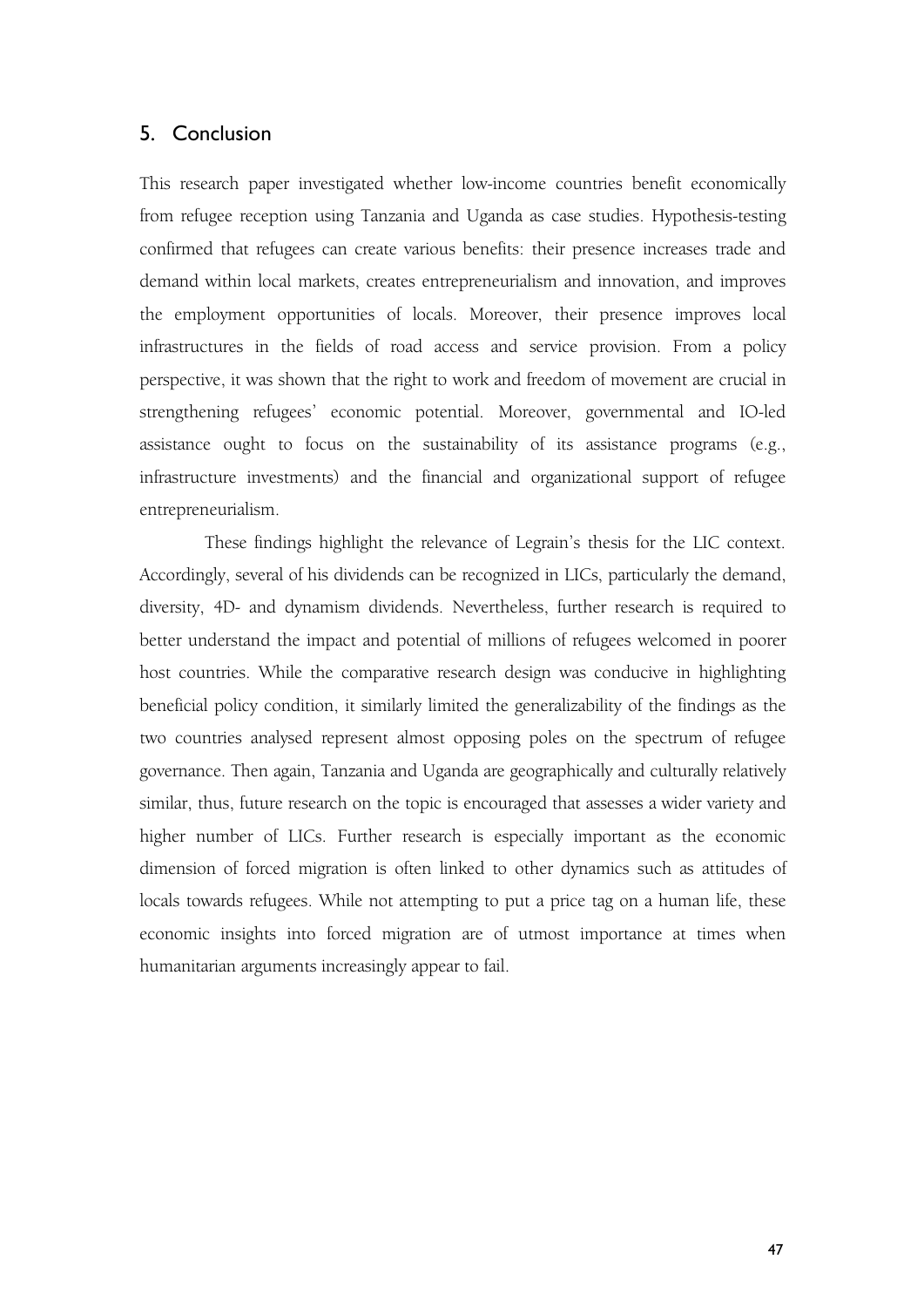### **References**

- Adelman, H., & Sorenson, J. (1994). African refugees: Development aid and repatriation.<br>Westview Press.
- Alix-Garcia, J., & Saah, D. (2009). The Effect of refugee inflows on host communities: Evidence from Tanzania. World Bank Economic Review, <sup>24</sup>(1), 148-170. <https://doi.org/10.1093/wber/lhp014>
- Amnesty International. (2020). Refugees, asylum-seekers and migrants. Retrieved December 12, 2020, from <https://www.amnesty.org/en/what-we-do/refugees-asylum-seekers-and-migrants/>
- Betts, A., Bloom, L., Kaplan, J., & Omata, N. (2014). Refugee economies: Rethinking popular assumptions. Refugee Studies Centre, University of Oxford. [https://www.rsc.ox.ac.uk/publications/refugee-economies-rethinking-popular-ass](https://www.rsc.ox.ac.uk/publications/refugee-economies-rethinking-popular-assumptions) umptions
- Betts, A., Chaara, I., Omata, N., & Sterck, O. (2019). Refugee economies in Uganda: What difference does the self-reliance model make? Refugee Studies Centre, University of Oxford. [https://www.rsc.ox.ac.uk/publications/refugee-economies-in-uganda-what-differe](https://www.rsc.ox.ac.uk/publications/refugee-economies-in-uganda-what-difference-does-the-self-reliance-model-make) nce-does-the-self-reliance-model-make
- Betts, A., & Collier, P. (2017). Rethinking assistance: Restoring autonomy. In A. Betts & P. Collier (Eds.), Refuge: Transforming <sup>a</sup> broken refugee system (pp. 140-162). Penguin.
- Betts, A., Omata, N., & Bloom, L. (2017). Thrive or survive? Explaining variation in economic outcomes for refugees. Journal on Migration and Human Security, <sup>5</sup>(4), 716-743. <https://doi.org/10.1177/233150241700500401>
- Bjørkhaug, I. (2020). Revisiting the refugee–host relationship in Nakivale refugee settlement: A dialogue with the Oxford Refugee Studies Centre. Journal on Migration and Human Security, 8(3), 266-281. <https://doi.org/10.1177/2331502420948465>
- Chambers, R. (1986). Hidden losers? The impact of rural refugees and refugee programs on poorer hosts. International Migration Review, <sup>20</sup>(2), 245-263. <https://doi-org.eui.idm.oclc.org/10.2307/2546034>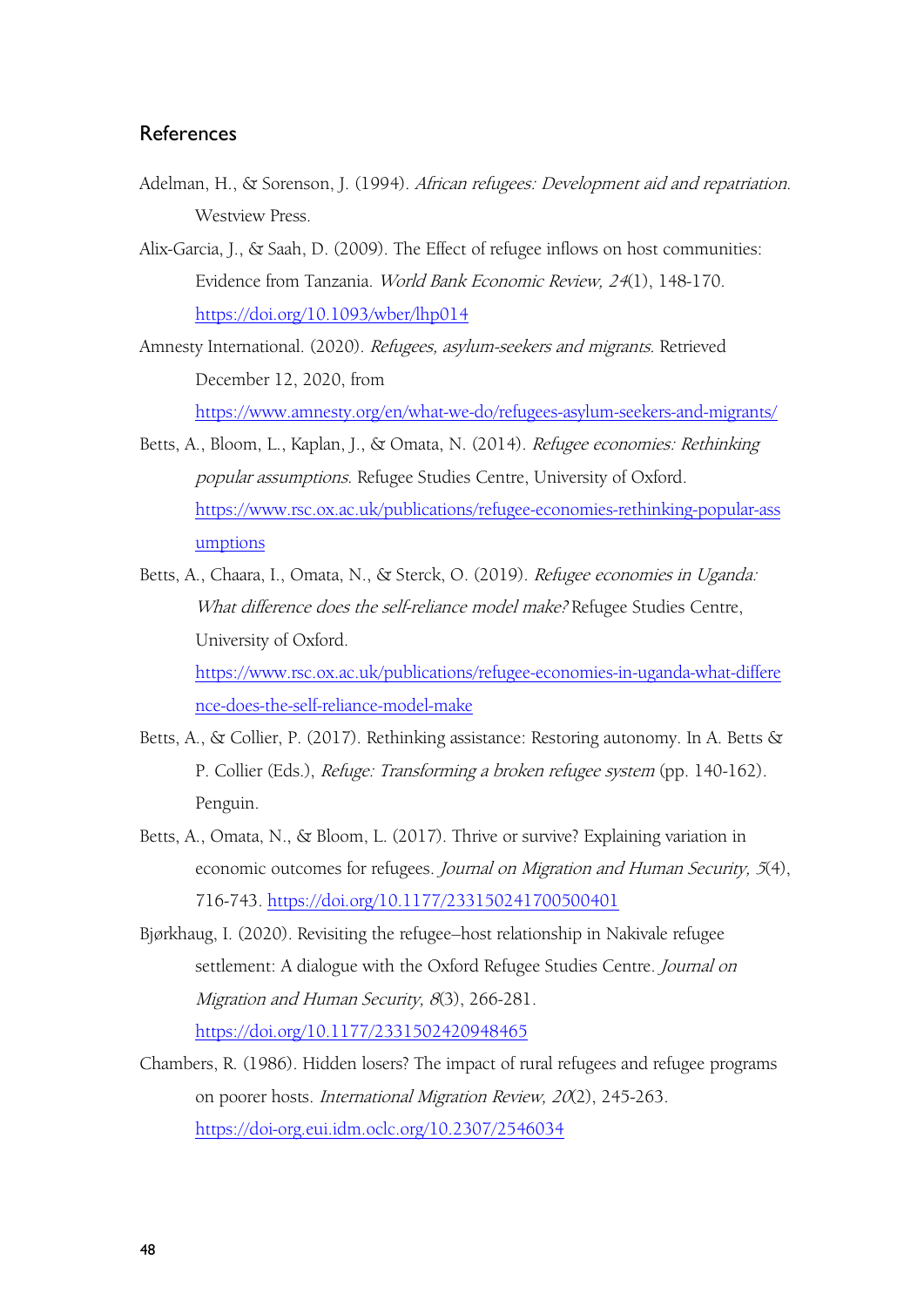- Chaulia, S. S. (2003). The politics of refugee hosting in Tanzania: From open door to unsustainability, insecurity and receding receptivity. Journal of Refugee Studies, <sup>16</sup>(2), 147-166. <https://doi.org/10.1093/jrs/16.2.147>
- Creswell, J. W. (2018). Research design: qualitative, quantitative & mixed methods approaches (5th edition, International student edition). SAGE.
- Deloitte. (2017). Tanzania economic outlook 2017: Joining the dots. Retrieved December 18, 2020, from [https://www2.deloitte.com/content/dam/Deloitte/tz/Documents/tax/tz-budget-e](https://www2.deloitte.com/content/dam/Deloitte/tz/Documents/tax/tz-budget-economic-outook-2017.pdf) conomic-outook-2017.pdf
- Elliott, V. (2018). Thinking about the coding process in qualitative data analysis. The Qualitative Report,23(11), 2850-2861. <https://doi.org/10.46743/2160-3715/2018.3560>
- Goodrick, D. (2014). Comparative case studies. Methodological briefs: Impact evaluation <sup>9</sup>, UNICEF Office of Research, Florence.
- Gray, D. E. (2014). Doing research in the real world. SAGE.
- Inder, C. (2018). The origins of 'burden sharing' in the contemporary refugee protection regime. International Journal of Refugee Law, <sup>29</sup>(4), 523-554. <https://doi.org/10.1093/ijrl/eex047>
- Kaiser, T. (2005). Participating in development? Refugee protection, politics, and developmental approaches to refugee management in Uganda. Third World Quarterly, <sup>26</sup>(2), 351-367. <https://doi.org/10.1080/0143659042000339155>
- Khoudour, D., & Andersson, L. (2017). Assessing the contribution of refugees to the development of their host countries. Organisation for Economic Co-operation and Development: Development Centre. Retrieved from [https://www.oecd.org/officialdocuments/publicdisplaydocumentpdf/?cote=DEV](https://www.oecd.org/officialdocuments/publicdisplaydocumentpdf/?cote=DEV/DOC(2017)1&docLanguage=En) /DOC(2017)1&docLanguage=En
- Kreibaum, M. (2016). Their suffering, our burden? How Congolese refugees affect the Ugandan population. World Development, <sup>78</sup>, 262-287. <https://doi.org/10.1016/j.worlddev.2015.10.019>
- Landau, L. B. (2004). Challenge without transformation: Refugees, aid, and trade in western Tanzania. The Journal of Modern African Studies, <sup>42</sup>(1), 31-59. <https://doi.org/10.1017/S0022278X0300449X>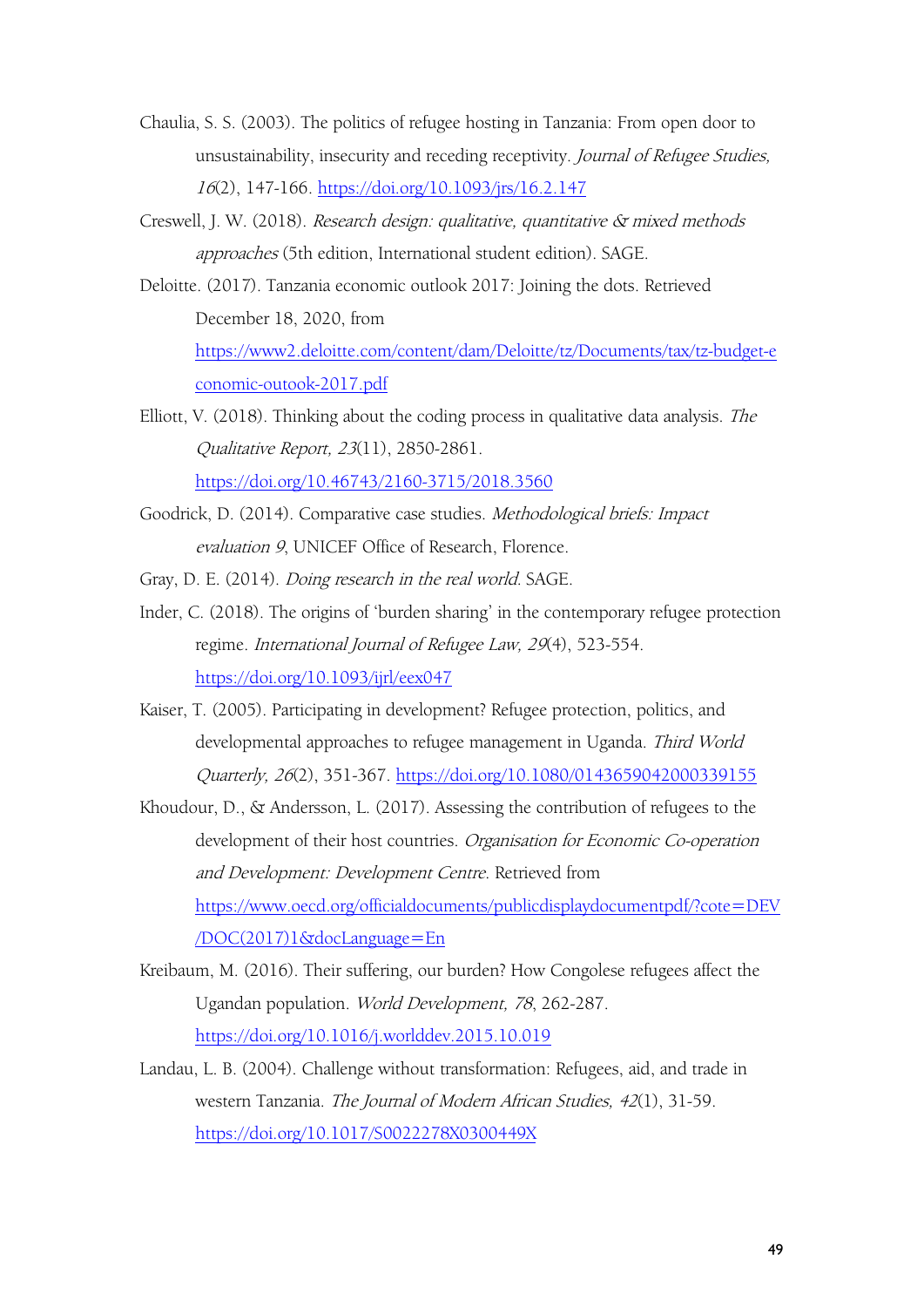- Lee, R., & Mason, A. (2012). Lower-Income countries and the demographic dividend. National transfers accounts. Understanding the generational economy. [https://scholarspace.manoa.hawaii.edu/bitstream/10125/27046/1/ntabulletin00](https://scholarspace.manoa.hawaii.edu/bitstream/10125/27046/1/ntabulletin005_1.pdf) 5\_1.pdf
- Legrain, P. (2016). Refugees work: <sup>A</sup> humanitarian investment that yields economic dividends. TENT. [http://www.opennetwork.net/wp-content/uploads/2016/05/Tent-Open-Refugees](http://www.opennetwork.net/wp-content/uploads/2016/05/Tent-Open-Refugees-Work_V13.pdf) -Work\_V13.pdf
- Legrain, P. (2020). Refugees are not a burden but an opportunity. OECD Forum 2020. Retrieved November 24, 2020, from [https://www.oecd.org/forum/oecdyearbook/refugees-are-not-a-burden-but-an-op](https://www.oecd.org/forum/oecdyearbook/refugees-are-not-a-burden-but-an-opportunity.htm) portunity.htm
- Maystadt, J.-F. o., & Duranton, G. (2018). The development push of refugees: Evidence from Tanzania. Journal of Economic Geography, <sup>19</sup>(2), 299-334. <https://doi.org/10.1093/jeg/lby020>
- Maystadt, J.-F. o., & Verwimp, P. (2014). Winners and losers among a refugee-hosting population. Economic Development and Cultural Change, <sup>62</sup>(4), 769-809. <https://doi.org/10.1086/676458>
- Miller, S. D. (2018). Assessing the impacts of hosting refugees. Centre for International Governance Innovation, World Refugee Council Research Paper (4). Retrieved from

[https://www.cigionline.org/static/documents/documents/WRC%20Research%20](https://www.cigionline.org/static/documents/documents/WRC%20Research%20Paper%20no.4.pdf) Paper%20no.4.pdf

- Newland, K. (2011). Cooperative arrangements to share burdens and responsibilities in refugee situations short of mass influx. United Nations High Commissioner for Refugees. Retrieved December 20, 2020, from <https://www.unhcr.org/en-us/4ef332d29.pdf>
- Omata, N., & Weaver, N. (2015). Assessing economic impacts of hosting refugees: Conceptual, methodological, and ethical gaps. Working Paper Series No. 111. Refugee Studies Centre, University of Oxford. [https://www.rsc.ox.ac.uk/publications/assessing-economic-impacts-of-hosting-ref](https://www.rsc.ox.ac.uk/publications/assessing-economic-impacts-of-hosting-refugees-conceptual-methodological-and-ethical-gaps) ugees-conceptual-methodological-and-ethical-gaps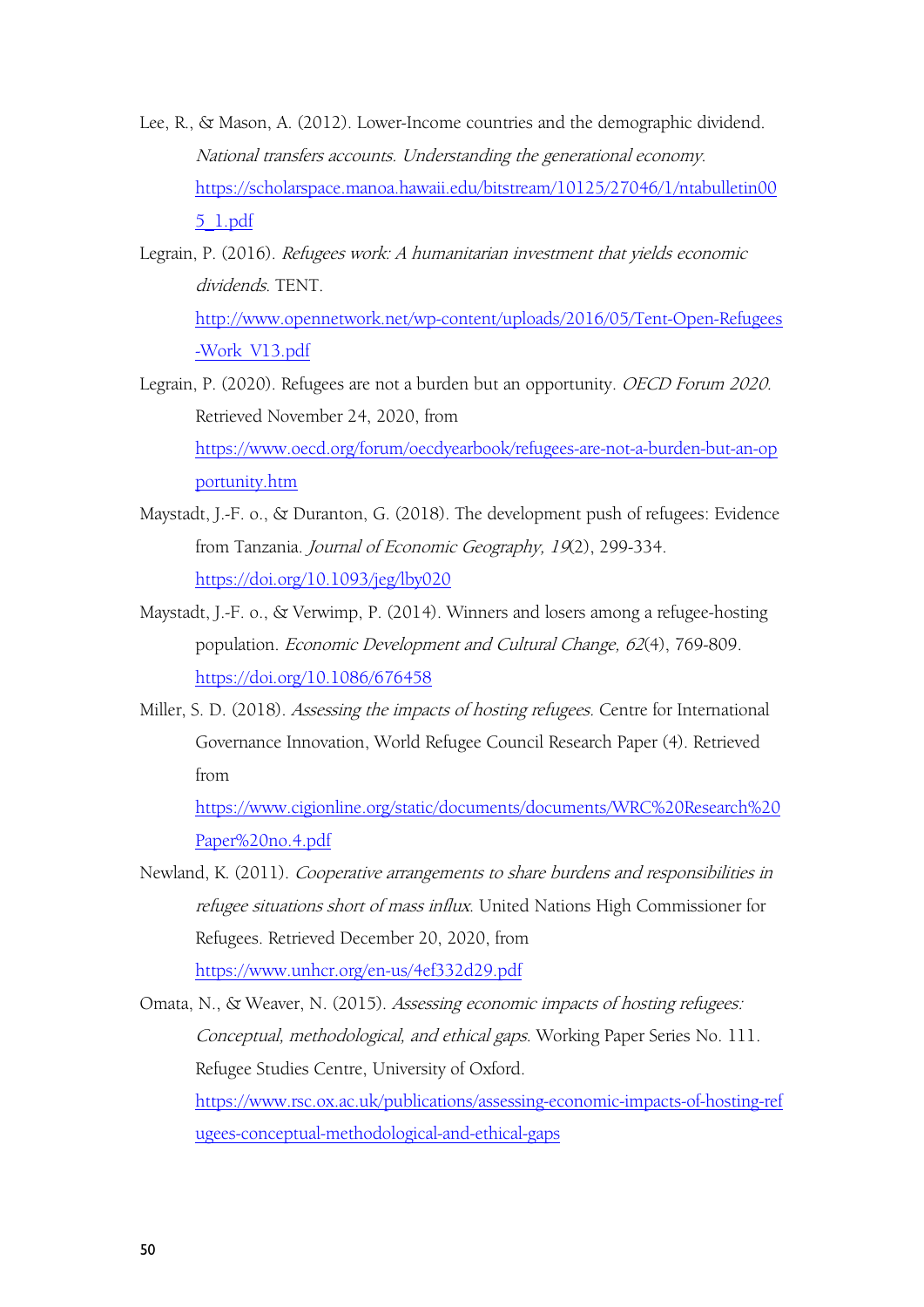- Plecher, H. (2020). Distribution of gross domestic product (GDP) across economic sectors in Uganda 2019. Retrieved December 20, 2020, from [https://www.statista.com/statistics/447716/uganda-gdp-distribution-across-econ](https://www.statista.com/statistics/447716/uganda-gdp-distribution-across-economic-sectors/) omic-sectors/
- Steinbach, R. (2019). Growth in low-income countries. Evolution, prospects, and policies. In Policy Research Working Paper 8949: World Bank Group. Retrieved December 10, 2020, from [https://documents1.worldbank.org/curated/en/578111564491745775/pdf/Gro](https://documents1.worldbank.org/curated/en/578111564491745775/pdf/Growth-in-Low-Income-Countries-Evolution-Prospects-and-Policies.pdf) wth-in-Low-Income-Countries-Evolution-Prospects-and-Policies.pdf
- Taylor, J., Zhu, H., Gupta, A., Filipski, M., Valli, J., & Gonzalez, E. (2016). Economic impact of refugee settlements in Uganda. World Food Programme (WFP).<br>Retrieved December 19, 2020, from

[https://documents.wfp.org/stellent/groups/public/documents/communications/](https://documents.wfp.org/stellent/groups/public/documents/communications/wfp288256.pdf) wfp288256.pdf

- UNDESA. (2015). World fertility patterns 2015. Retrieved December 20, 2020, from [https://www.un.org/en/development/desa/population/publications/pdf/fertility/](https://www.un.org/en/development/desa/population/publications/pdf/fertility/world-fertility-patterns-2015.pdf) world-fertility-patterns-2015.pdf
- UNHCR. (2005). Identifying gaps in protection capacity Tanzania. Strengthening protection capacity project. Retrieved December 19, 2020, from <https://www.refworld.org/docid/472896f50.html>
- UNHCR. (2014). Statistical yearbook 2014. United Nations High Commissioner for Refugees. Retrieved December 15, 2020, from <https://www.unhcr.org/56655f4e0.html>
- UNHCR. (2020a). Refugee population statistics database. Retrieved November 29, 2020, from <https://www.unhcr.org/refugee-statistics/>
- UNHCR. (2020b). What is a refugee. Retrieved November 29, 2020, from <https://www.unhcr.org/en-us/what-is-a-refugee.html>

UNHCR Kampala. (2004). Self-reliance strategy (1999-2003) for refugee hosting areas in Moyo, Arua and Adjumani districts, Uganda: Report of the mid-term review (RLSS mission report 2004/03). Retrieved December 10, 2020, from [https://www.unhcr.org/protection/operations/41c6a4fc4/self-reliance-strategy-19](https://www.unhcr.org/protection/operations/41c6a4fc4/self-reliance-strategy-1999-2003-refugee-hosting-areas-moyo-arua-adjumani.html) 99-2003-refugee-hosting-areas-moyo-arua-adjumani.html